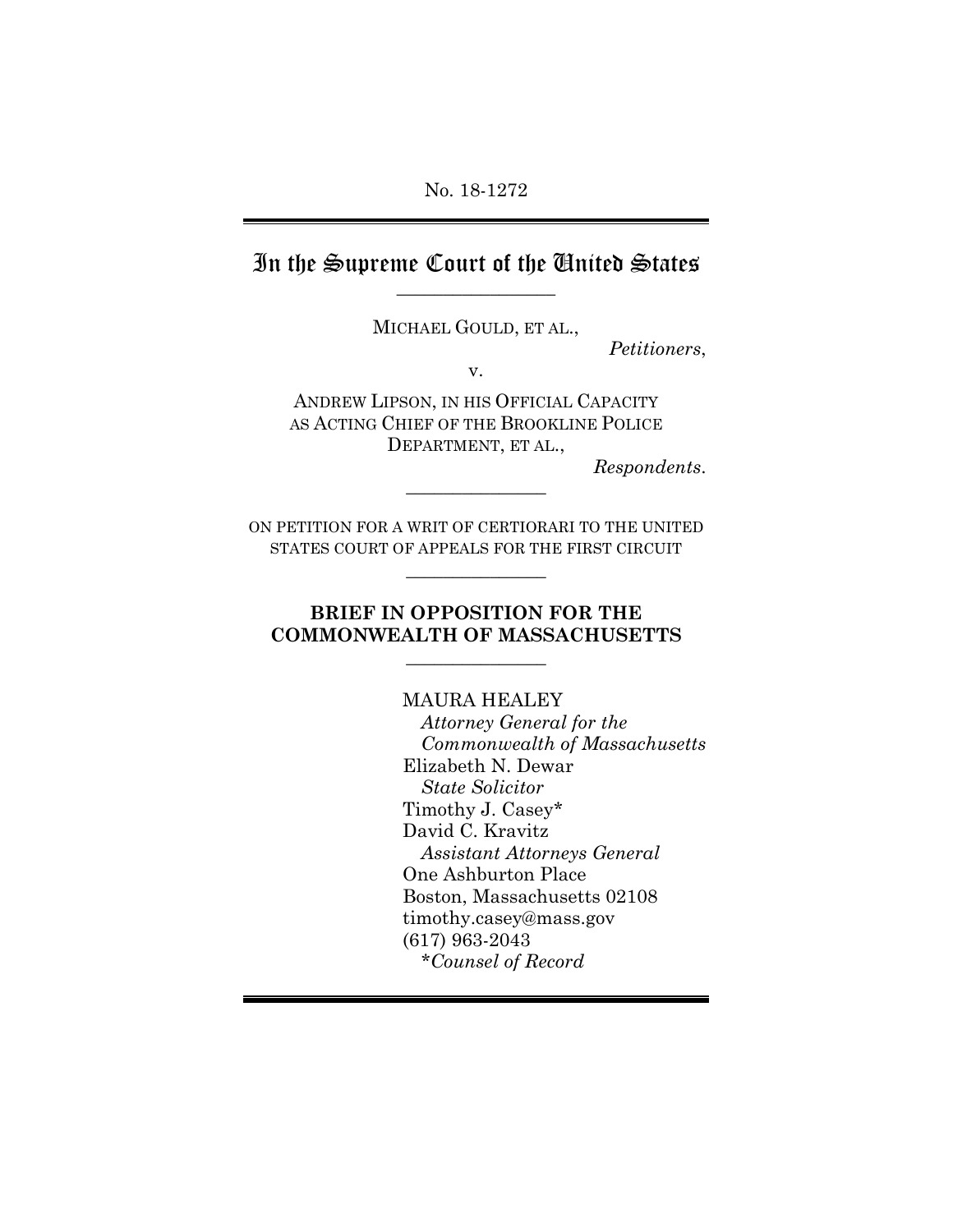### **QUESTION PRESENTED**

Whether granting petitioners licenses to carry firearms in public for particular purposes such as hunting, target shooting, or employment, but not granting them unrestricted licenses because they did not present a specific "good reason to fear injury," violates their rights under the Second Amendment.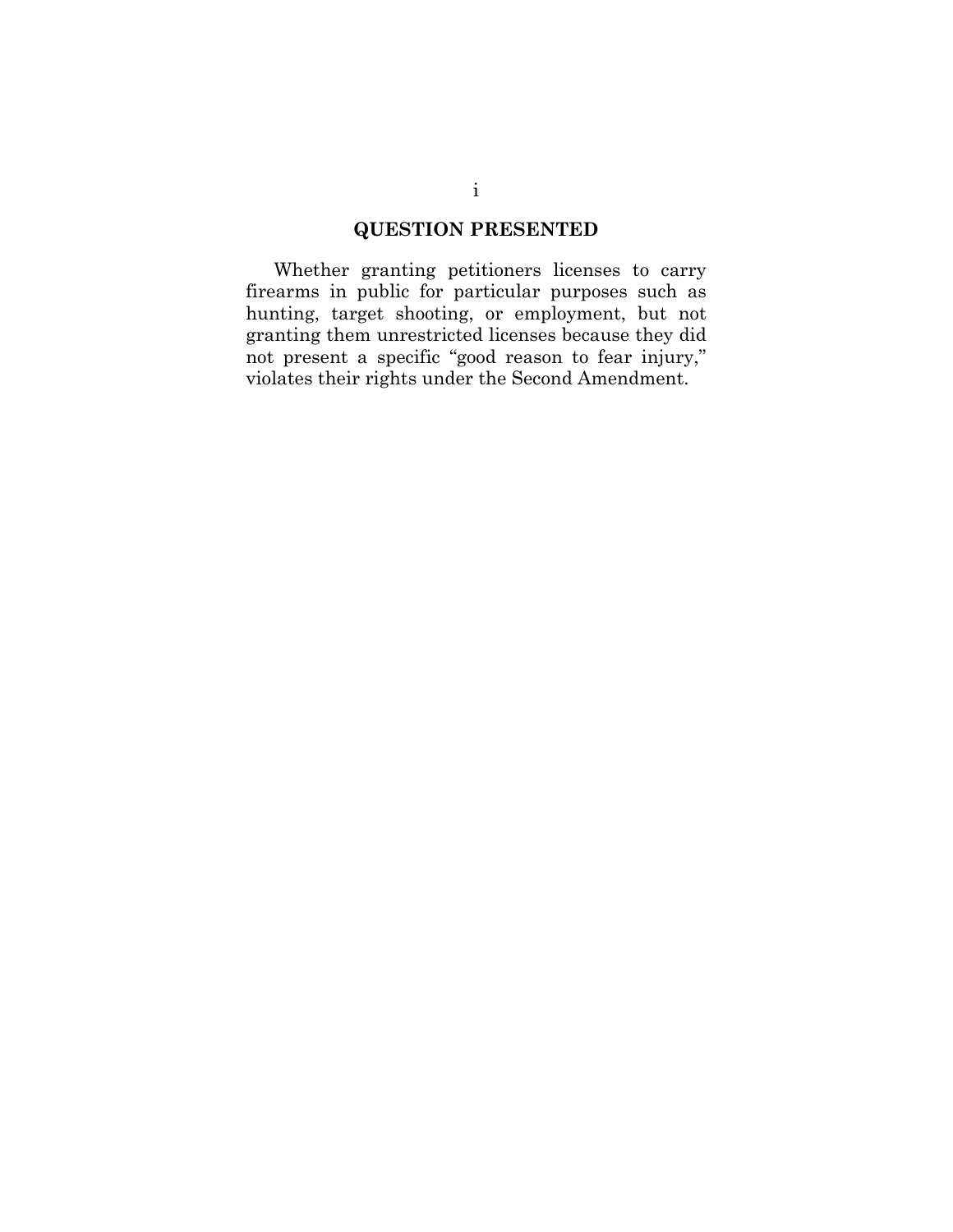# **TABLE OF CONTENTS**

| REASONS FOR DENYING THE PETITION 11                                                                                                                |
|----------------------------------------------------------------------------------------------------------------------------------------------------|
| I. Petitioners' Claim of an Entrenched Split                                                                                                       |
| II. The First Circuit's Decision Is Correct 17                                                                                                     |
| The History of Massachusetts's<br>$A_{-}$<br>Longstanding Public-Carry Law<br>Demonstrates That It Is Consistent<br>with the Second Amendment.  17 |
| The Licensing Regime Also Satisfies<br>В.<br>Intermediate Scrutiny.  22                                                                            |
|                                                                                                                                                    |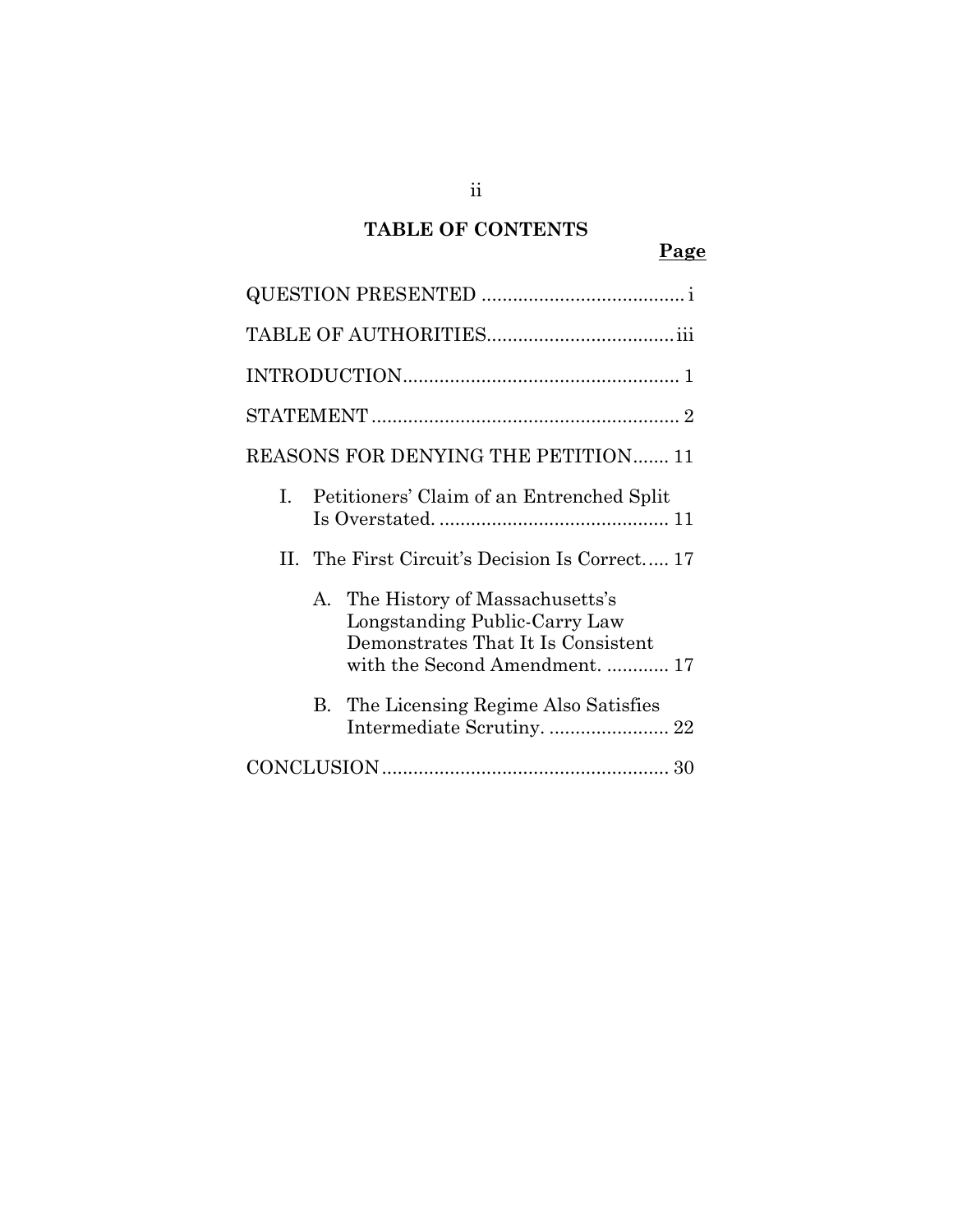# **TABLE OF AUTHORITIES**

# **Page**

## **Cases**

| Allen v. United States,                                                |
|------------------------------------------------------------------------|
| Beard v. United States,                                                |
| Board of Trustees of State Univ. of                                    |
| Bonidy v. U.S. Postal Serv.,<br>790 F.3d 1121 (10th Cir. 2015)  14, 23 |
| Burson v. Freeman,                                                     |
|                                                                        |
| Chardin v. Police Comm'r of Boston,                                    |
| City of Seattle v. Evans,                                              |
| Collins v. Virginia,                                                   |
| Commonwealth v. Lee, 409 N.E.2d                                        |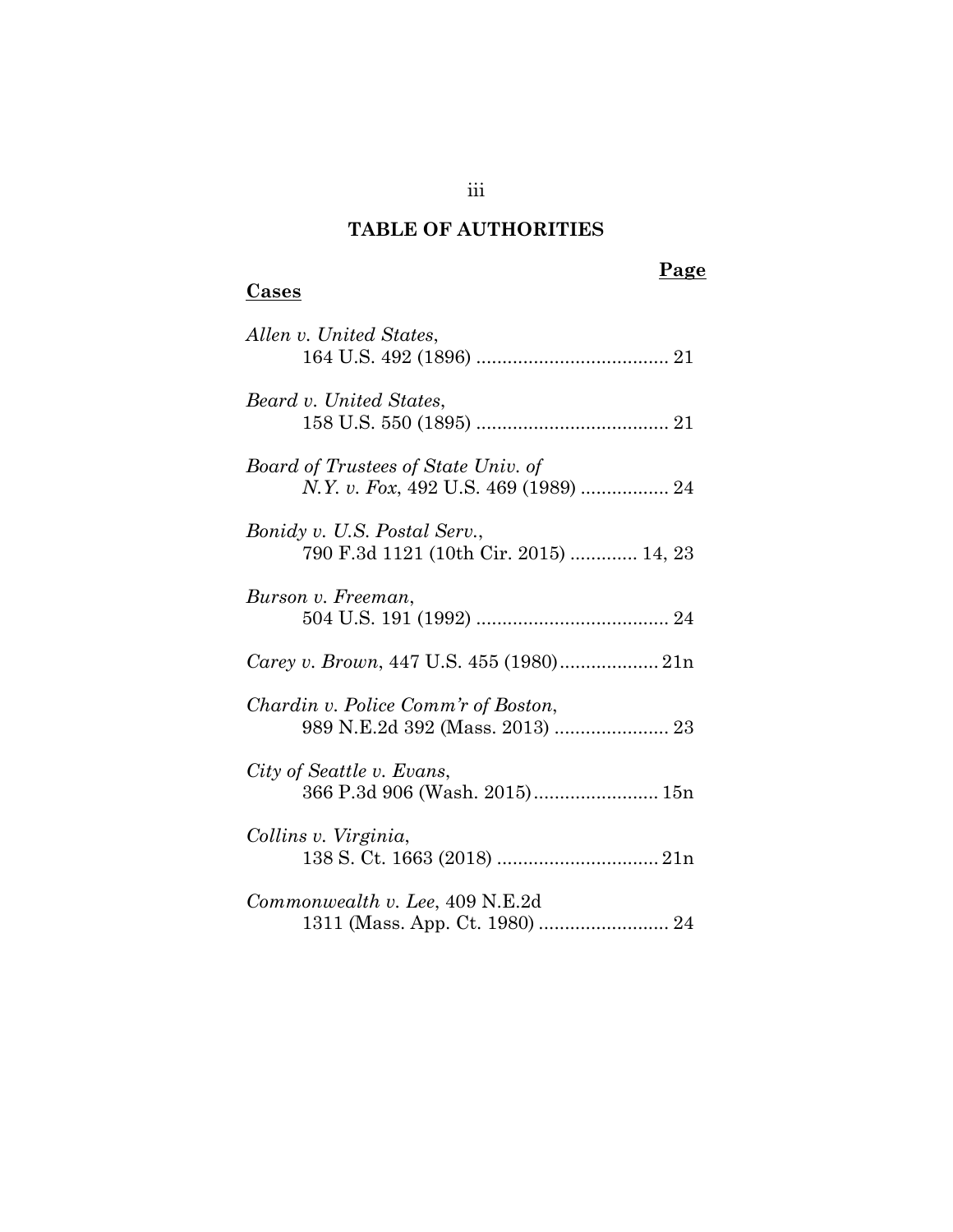| Commonwealth v. Murphy,                                                          |
|----------------------------------------------------------------------------------|
| Commonwealth v. Seay,<br>383 N.E.2d 828 (Mass. 1978)  23-24                      |
| District of Columbia v. Heller,                                                  |
| <i>Drake v. Filko, 724 F.3d 426</i><br>(3d Cir. 2013)  13, 14, 18-19, 29         |
| Edenfied v. Fane,                                                                |
| <i>Ezell v. City of Chicago, 651 F.3d 684</i>                                    |
| Florida Bar v. Went for It, Inc.,                                                |
| GeorgiaCarry.org, Inc. v. Georgia,<br>687 F.3d 1244 (11th Cir. 2012)  14         |
| Heller v. District of Columbia,<br>670 F.3d 1244 (D.C. Cir. 2011) 14, 16, 18, 19 |
| Hertz v. Bennett, 751 S.E.2d 90                                                  |
| Hodel v. Virginia Surface Min. &<br>Reclamation Ass'n,                           |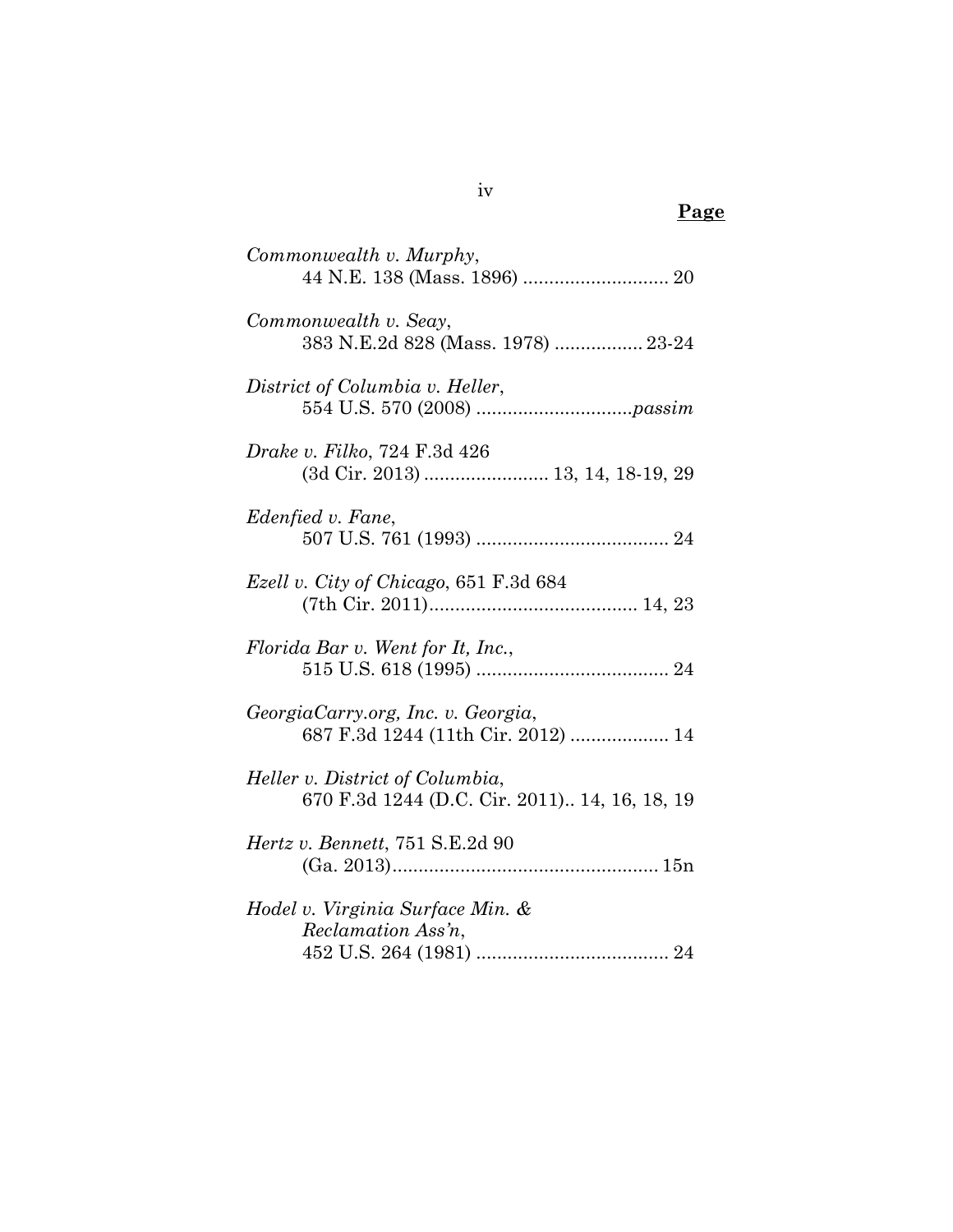| Kachalsky v. County of Westchester,                                                               |
|---------------------------------------------------------------------------------------------------|
| 701 F.3d 81 (2d Cir. 2012) 13, 14, 19, 21-22,<br>23, 27, 29                                       |
| McDonald v. City of Chicago,                                                                      |
| Moore v. Madigan, 702 F.3d 933                                                                    |
| National Rifle Ass'n of Am., Inc. v.<br>Bureau of Alcohol, Tobacco,<br>and Firearms, 700 F.3d 185 |
| New Mexico v. Murillo, 347 P.3d 284                                                               |
| Norman v. State, 215 So.3d 18                                                                     |
| Oregon v. Christian, 307 P.3d 429                                                                 |
| People v. Chairez, 104 N.E.3d 1158                                                                |
| People v. Hughes, 1 N.E.3d 298                                                                    |
| People v. Tomlins, 107 N.E. 496                                                                   |
| Peruta v. County of San Diego,<br>824 F.3d 919 (9th Cir. 2016)                                    |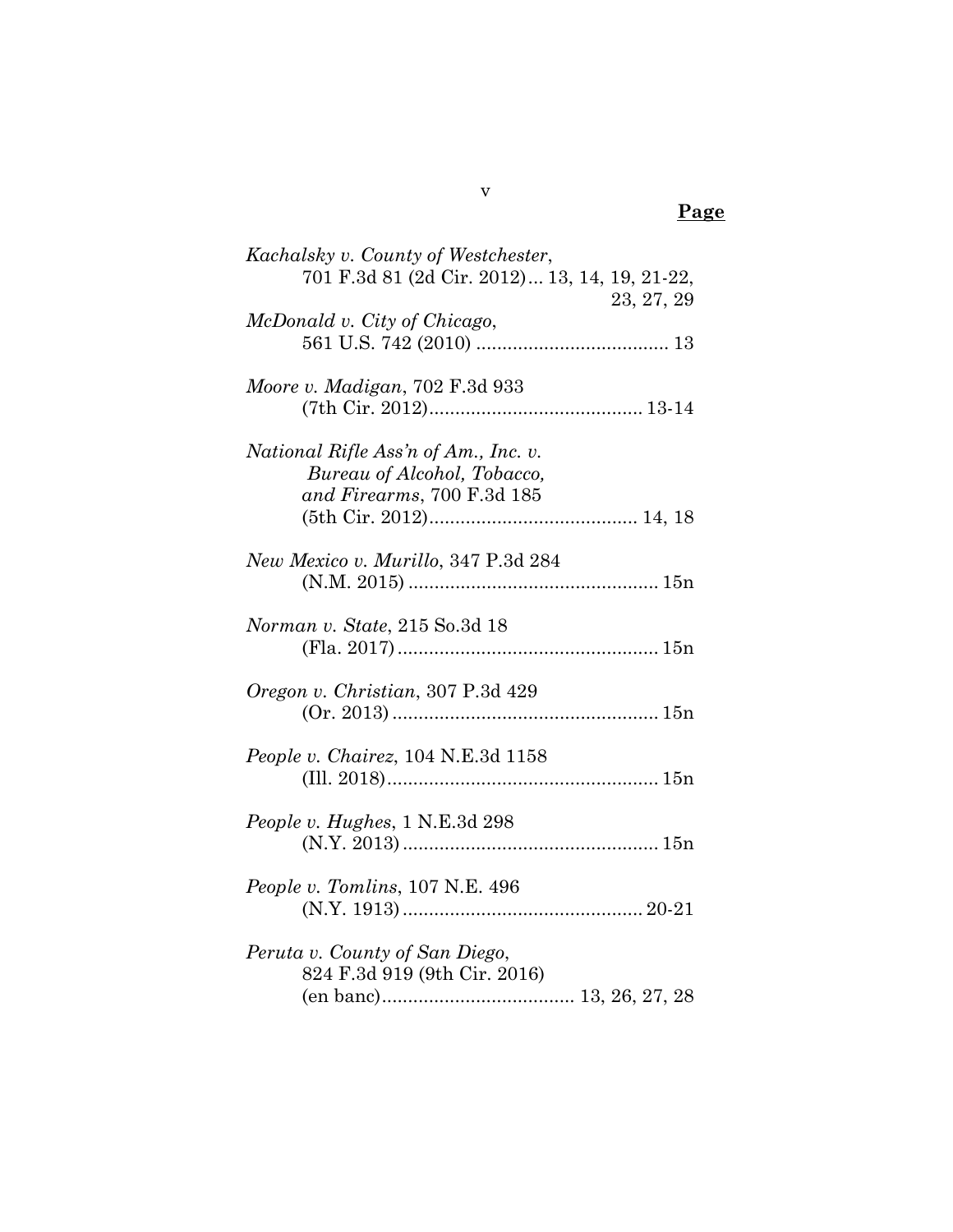| Schrader v. Holder, 704 F.3d 980                                             |
|------------------------------------------------------------------------------|
| State v. DeCiccio,<br>105 A.3d 165 (Conn. 2014)  15n                         |
| Turner Broad. Sys., Inc. v. FCC,                                             |
| Turner Broad. Sys., Inc. v. FCC,                                             |
| Tyler v. Hillsdale County Sheriff's<br>Dep't, 837 F.3d 678                   |
| United States v. Chovan, 735 F.3d                                            |
| United States v. Greeno, 679 F.3d 510                                        |
| United States v. Masciandaro,<br>638 F.3d 458 (4th Cir. 2011)  14-15, 22, 23 |
| United States v. Orito, 413 U.S. 139                                         |
| United States v. Reese, 627 F.3d 792                                         |
| United States v. Salerno,                                                    |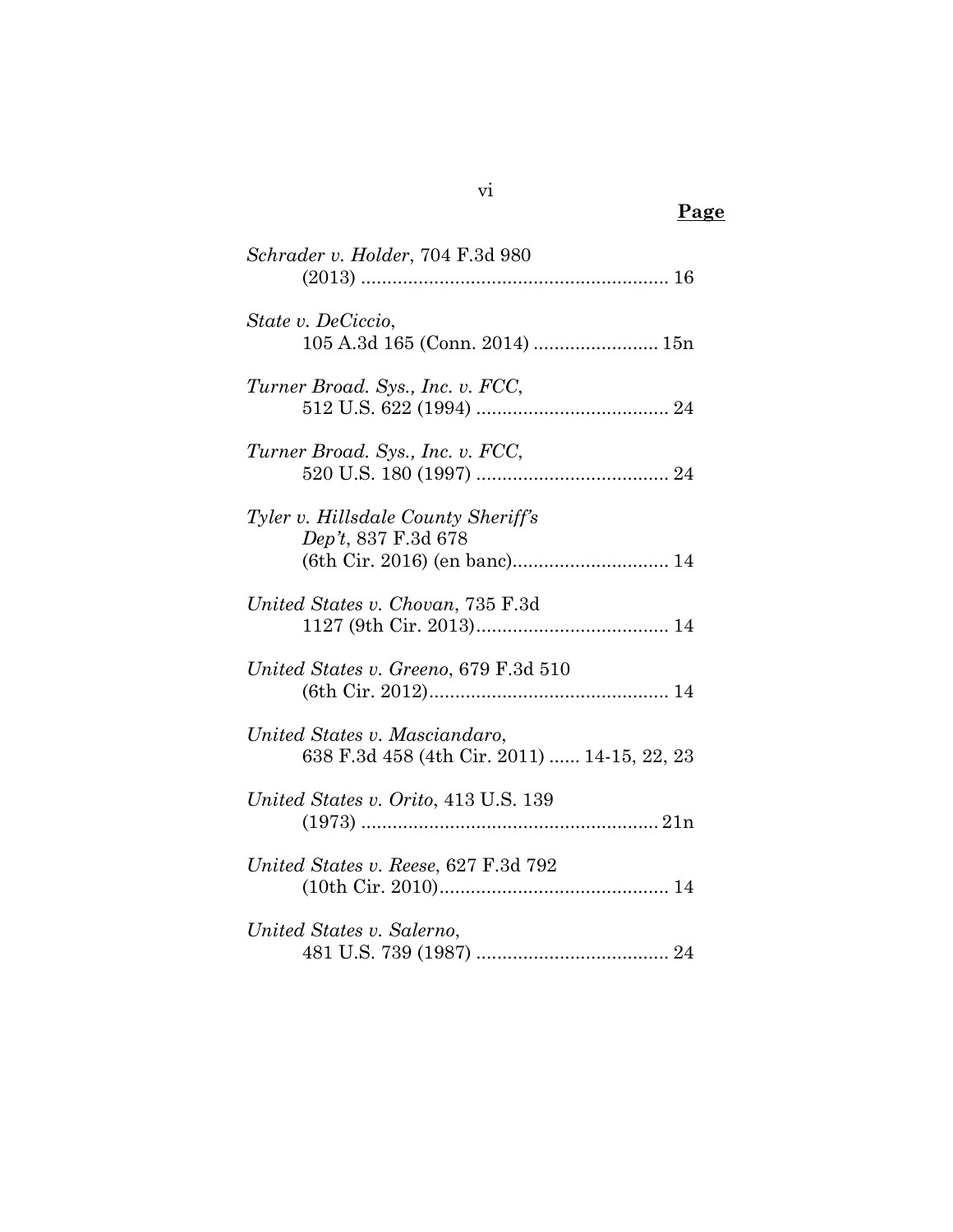| United States v. Skoien, 614 F.3d 638<br>(7th Cir. 2010) (en banc) 18, 27                                                                       |  |
|-------------------------------------------------------------------------------------------------------------------------------------------------|--|
| Wisniewski v. United States,<br>353 U.S. 901 (1957) (per curiam) 16                                                                             |  |
| Woollard v. Gallagher, 712 F.3d 865                                                                                                             |  |
| Wrenn v. District of Columbia,<br>864 F.3d 650 (D.C. Cir. 2017) 15, 16, 17                                                                      |  |
| <u>Statutes</u>                                                                                                                                 |  |
|                                                                                                                                                 |  |
| Act of May 28, 1746, ch. X, Acts and                                                                                                            |  |
| An Act in Addition to the several Acts<br>already made for the prudent<br>Storage of Gun-Powder within<br>the Town of <i>Boston</i> , ch. XIII, |  |
|                                                                                                                                                 |  |
|                                                                                                                                                 |  |
|                                                                                                                                                 |  |
| 1836 Mass. Laws ch. 134, § 16 2-3, 19                                                                                                           |  |
|                                                                                                                                                 |  |
|                                                                                                                                                 |  |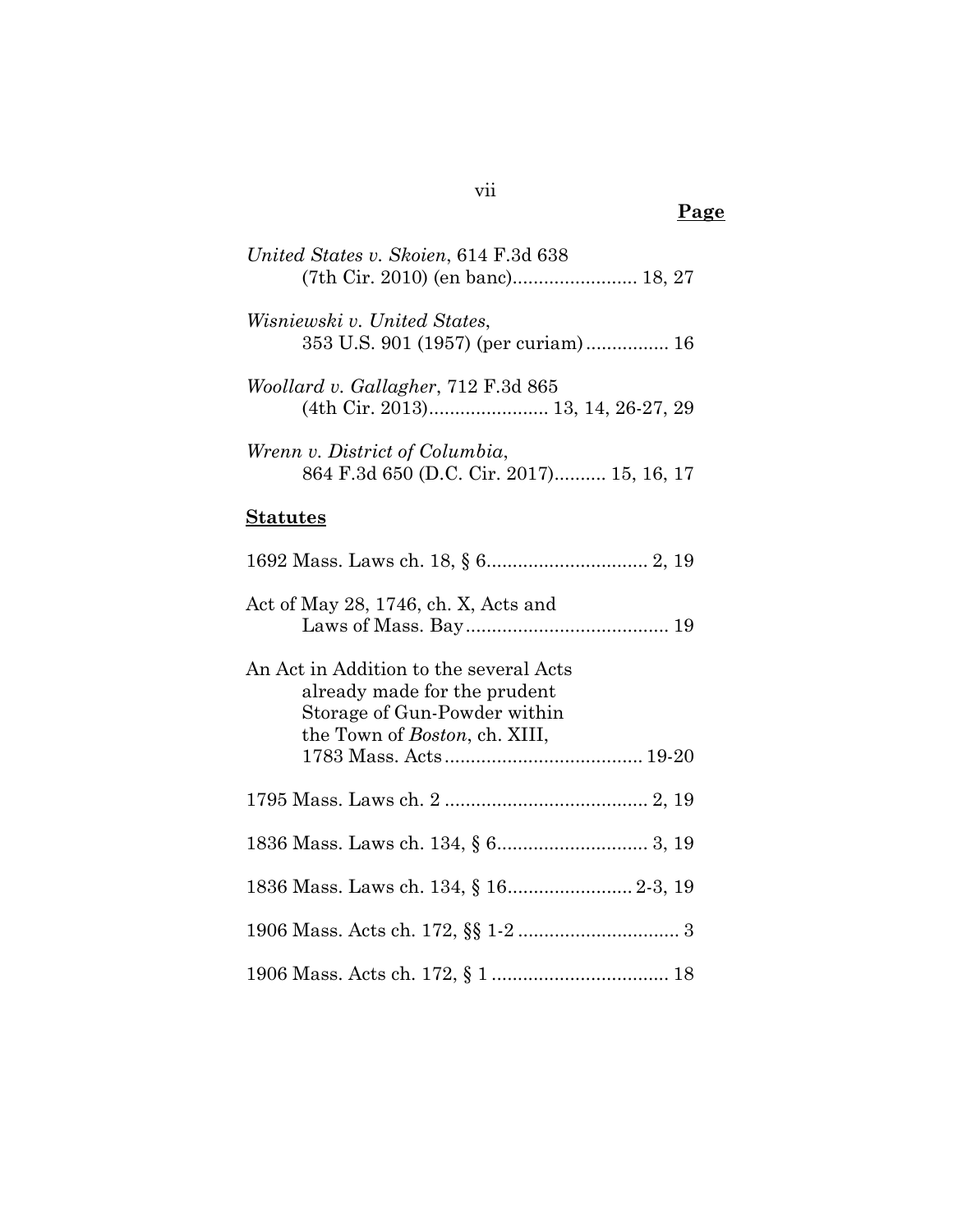| Mass. Gen. Laws ch. 140, § 131(d)  1, 4, 6, 23, 25 |
|----------------------------------------------------|
|                                                    |
|                                                    |
|                                                    |

# **Constitutional Provisions**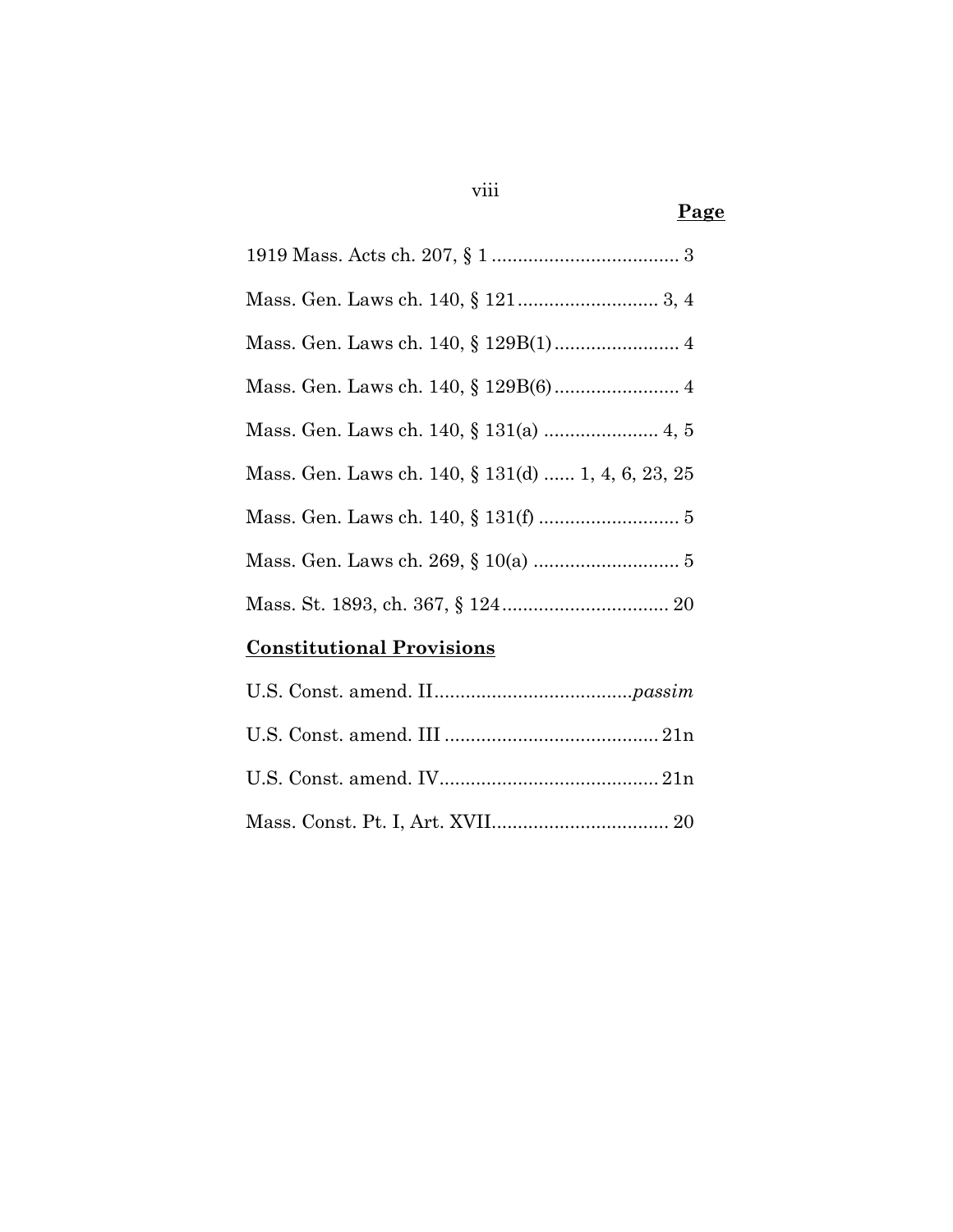# **Miscellaneous**

| Ian Ayres & John J. Donohue III,        |
|-----------------------------------------|
| Shooting Down the "More Guns,           |
| Less Crime" Hypothesis, 55              |
|                                         |
| Charles C. Branas et al., Investigating |
| the Link Between Gun                    |
| Possession and Gun Assault,             |
| 99 Amer. J. Pub. Health 2034            |
|                                         |
| Centers for Disease Control &           |
| Prevention, National Center for         |
| Health Statistics, Firearm              |
|                                         |
| Patrick J. Charles, The Faces of the    |
| Second Amendment Outside the            |
| Home: History Versus                    |
| Ahistorical Standards of Review,        |
|                                         |
| Saul Cornell, The Right to Carry        |
| Firearms Outside the Home:              |
| Separating Historical Myths             |
| from Historical Realities, 39           |
| Fordham Urban L.J. 1695                 |
| 3                                       |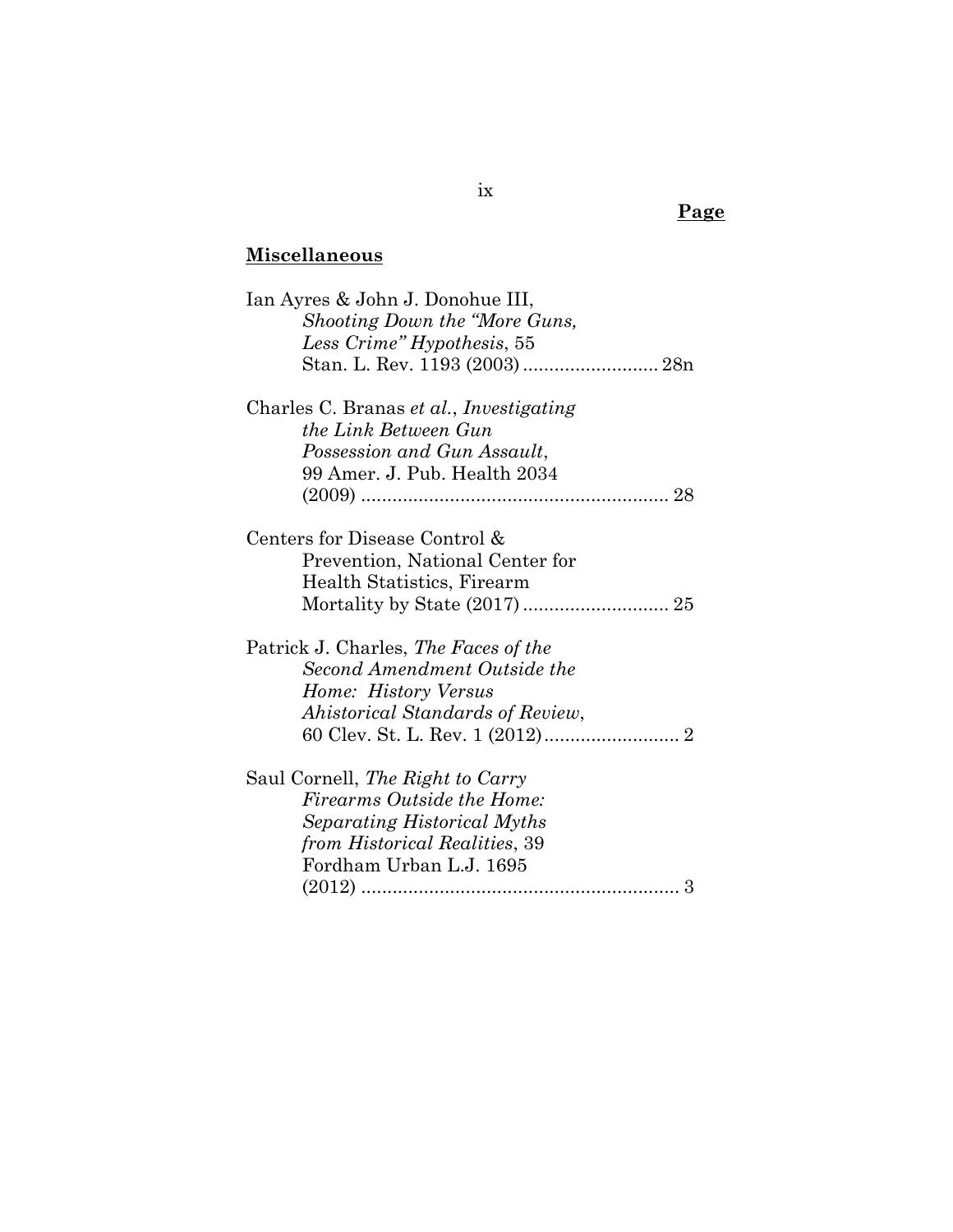| A Well Regulated Right: The<br>Early American Origins of Gun<br><i>Control</i> , 73 Fordham L. Rev.<br>Cassandra K. Crifasi et al.,<br><b>Association Between Firearm</b><br>Laws & Homicide in Urban<br>Counties, J. Urban Health (May<br>John Donohue et al., Right-to-Carry<br>Laws & Violent Crime: A<br>Comprehensive Assessment<br>Using Panel Data & A State-<br>Level Synthetic Controls<br><i>Analysis</i> (Nat'l Bureau of Econ.<br>Research, Working Paper No.<br>Bernard D. Rostker et al., Evaluation<br>of the New York City Police<br>Department Firearm Training<br>and Firearm-Discharge Review<br>Michael Siegel et al., Easiness of Legal | Saul Cornell & Nathan DeDino, |
|--------------------------------------------------------------------------------------------------------------------------------------------------------------------------------------------------------------------------------------------------------------------------------------------------------------------------------------------------------------------------------------------------------------------------------------------------------------------------------------------------------------------------------------------------------------------------------------------------------------------------------------------------------------|-------------------------------|
|                                                                                                                                                                                                                                                                                                                                                                                                                                                                                                                                                                                                                                                              |                               |
|                                                                                                                                                                                                                                                                                                                                                                                                                                                                                                                                                                                                                                                              |                               |
|                                                                                                                                                                                                                                                                                                                                                                                                                                                                                                                                                                                                                                                              |                               |
|                                                                                                                                                                                                                                                                                                                                                                                                                                                                                                                                                                                                                                                              |                               |
|                                                                                                                                                                                                                                                                                                                                                                                                                                                                                                                                                                                                                                                              |                               |
|                                                                                                                                                                                                                                                                                                                                                                                                                                                                                                                                                                                                                                                              |                               |
|                                                                                                                                                                                                                                                                                                                                                                                                                                                                                                                                                                                                                                                              |                               |
|                                                                                                                                                                                                                                                                                                                                                                                                                                                                                                                                                                                                                                                              |                               |
|                                                                                                                                                                                                                                                                                                                                                                                                                                                                                                                                                                                                                                                              |                               |
|                                                                                                                                                                                                                                                                                                                                                                                                                                                                                                                                                                                                                                                              |                               |
|                                                                                                                                                                                                                                                                                                                                                                                                                                                                                                                                                                                                                                                              |                               |
|                                                                                                                                                                                                                                                                                                                                                                                                                                                                                                                                                                                                                                                              |                               |
|                                                                                                                                                                                                                                                                                                                                                                                                                                                                                                                                                                                                                                                              |                               |
|                                                                                                                                                                                                                                                                                                                                                                                                                                                                                                                                                                                                                                                              |                               |
|                                                                                                                                                                                                                                                                                                                                                                                                                                                                                                                                                                                                                                                              |                               |
|                                                                                                                                                                                                                                                                                                                                                                                                                                                                                                                                                                                                                                                              |                               |
|                                                                                                                                                                                                                                                                                                                                                                                                                                                                                                                                                                                                                                                              |                               |
|                                                                                                                                                                                                                                                                                                                                                                                                                                                                                                                                                                                                                                                              |                               |
|                                                                                                                                                                                                                                                                                                                                                                                                                                                                                                                                                                                                                                                              |                               |
|                                                                                                                                                                                                                                                                                                                                                                                                                                                                                                                                                                                                                                                              |                               |
|                                                                                                                                                                                                                                                                                                                                                                                                                                                                                                                                                                                                                                                              |                               |
|                                                                                                                                                                                                                                                                                                                                                                                                                                                                                                                                                                                                                                                              |                               |
|                                                                                                                                                                                                                                                                                                                                                                                                                                                                                                                                                                                                                                                              |                               |
|                                                                                                                                                                                                                                                                                                                                                                                                                                                                                                                                                                                                                                                              |                               |
|                                                                                                                                                                                                                                                                                                                                                                                                                                                                                                                                                                                                                                                              |                               |
|                                                                                                                                                                                                                                                                                                                                                                                                                                                                                                                                                                                                                                                              |                               |
|                                                                                                                                                                                                                                                                                                                                                                                                                                                                                                                                                                                                                                                              |                               |
|                                                                                                                                                                                                                                                                                                                                                                                                                                                                                                                                                                                                                                                              |                               |
| <b>Access to Concealed Firearm</b>                                                                                                                                                                                                                                                                                                                                                                                                                                                                                                                                                                                                                           |                               |
| Permits & Homicide Rates in                                                                                                                                                                                                                                                                                                                                                                                                                                                                                                                                                                                                                                  |                               |
| the United States, 107 Am. J.                                                                                                                                                                                                                                                                                                                                                                                                                                                                                                                                                                                                                                |                               |
| Pub. Health 1923 (2017) 19n, 26                                                                                                                                                                                                                                                                                                                                                                                                                                                                                                                                                                                                                              |                               |

x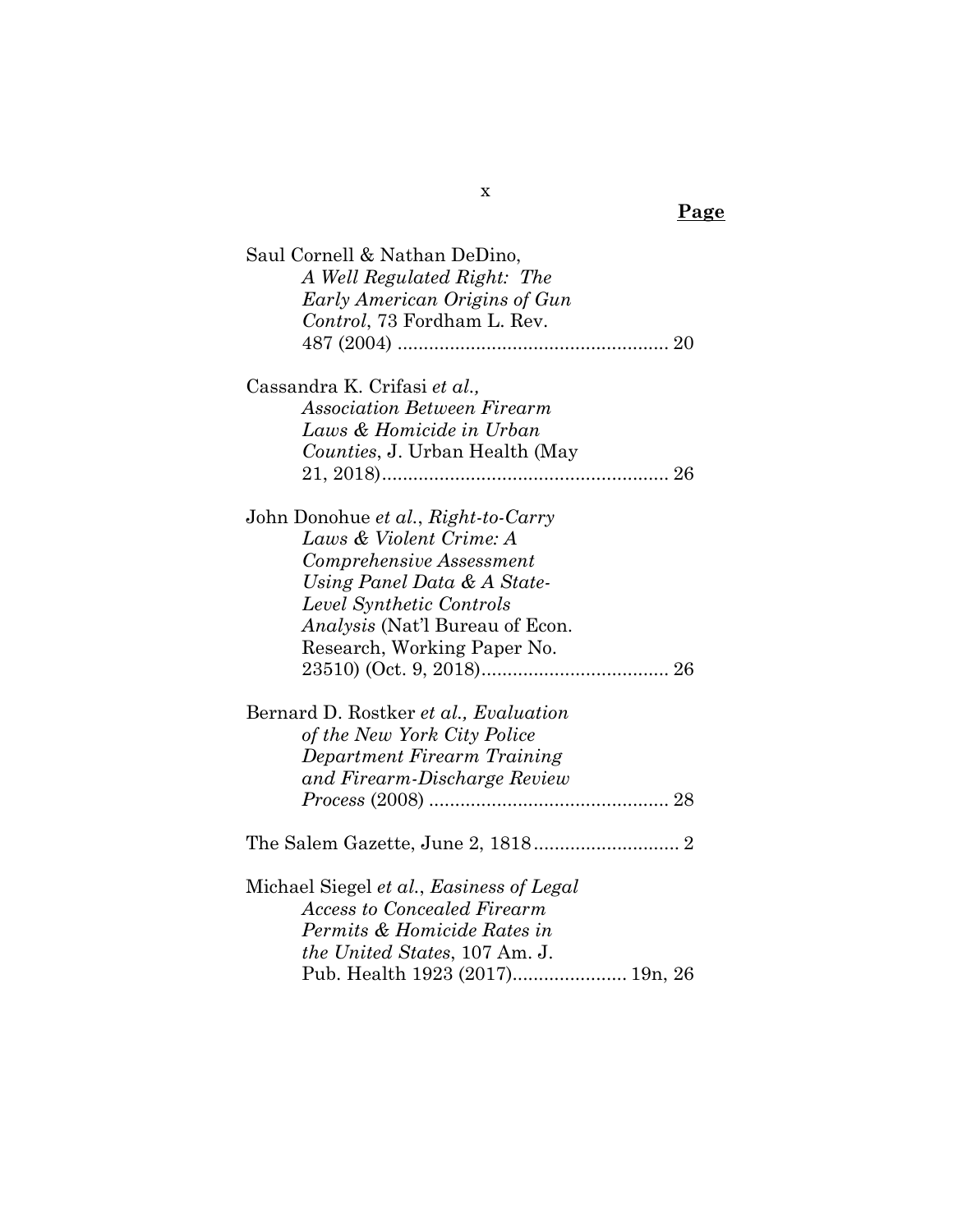| U.S. Census Bureau, 2018 National<br>and State Population Estimates |
|---------------------------------------------------------------------|
|                                                                     |
| U.S. Dep't of Justice, Bureau of                                    |
| Justice Statistics, Firearms                                        |
| <b>Stolen During Household</b>                                      |
| burglaries and Other Property                                       |
|                                                                     |
| Franklin E. Zimring, <i>Firearms</i> ,                              |
| <i>Violence, and the Potential</i>                                  |
| <i>Impact of Firearms Control,</i>                                  |
|                                                                     |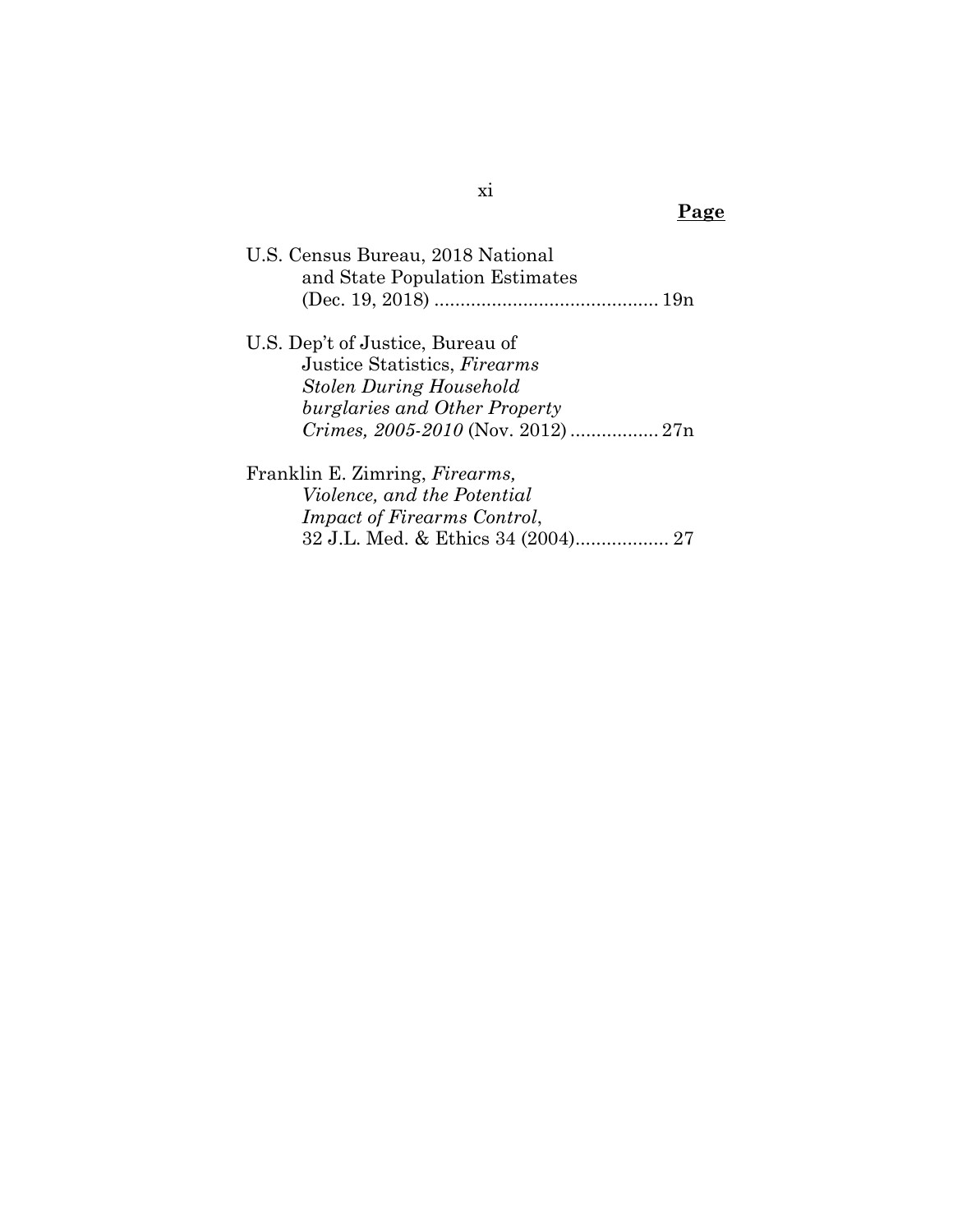#### **INTRODUCTION**

Petitioners here challenge Massachusetts's statute governing licenses to carry firearms in public, which has existed in the same essential form for more than a century and descends from laws dating back to 1692. Boston and Brookline, implementing the statute, require applicants to state a specific "good reason to fear injury" to person or property before issuing an unrestricted license to carry in public. Mass. Gen. Laws ch. 140,  $\S$  131(d). In the absence of such a reason, these licensing authorities will issue a license that allows for keeping and bearing a firearm in the home and for carrying in public for particular purposes, such as hunting, target shooting, or employment. Petitioners themselves did not attempt to state a good reason to fear injury and therefore were issued licenses allowing them to carry their firearms in public only for various particular purposes.

The petition does not present a question warranting this Court's review. Contrary to petitioners' contentions, the courts of appeals have settled on a uniform approach to analyzing Second Amendment claims like petitioners', and, aside from one outlier decision in tension with intra-circuit precedent, have also uniformly upheld good-cause licensing statutes like Massachusetts's. Moreover, the First Circuit's decision below upholding Massachusetts's longstanding and measured licensing scheme was correct. The petition should therefore be denied.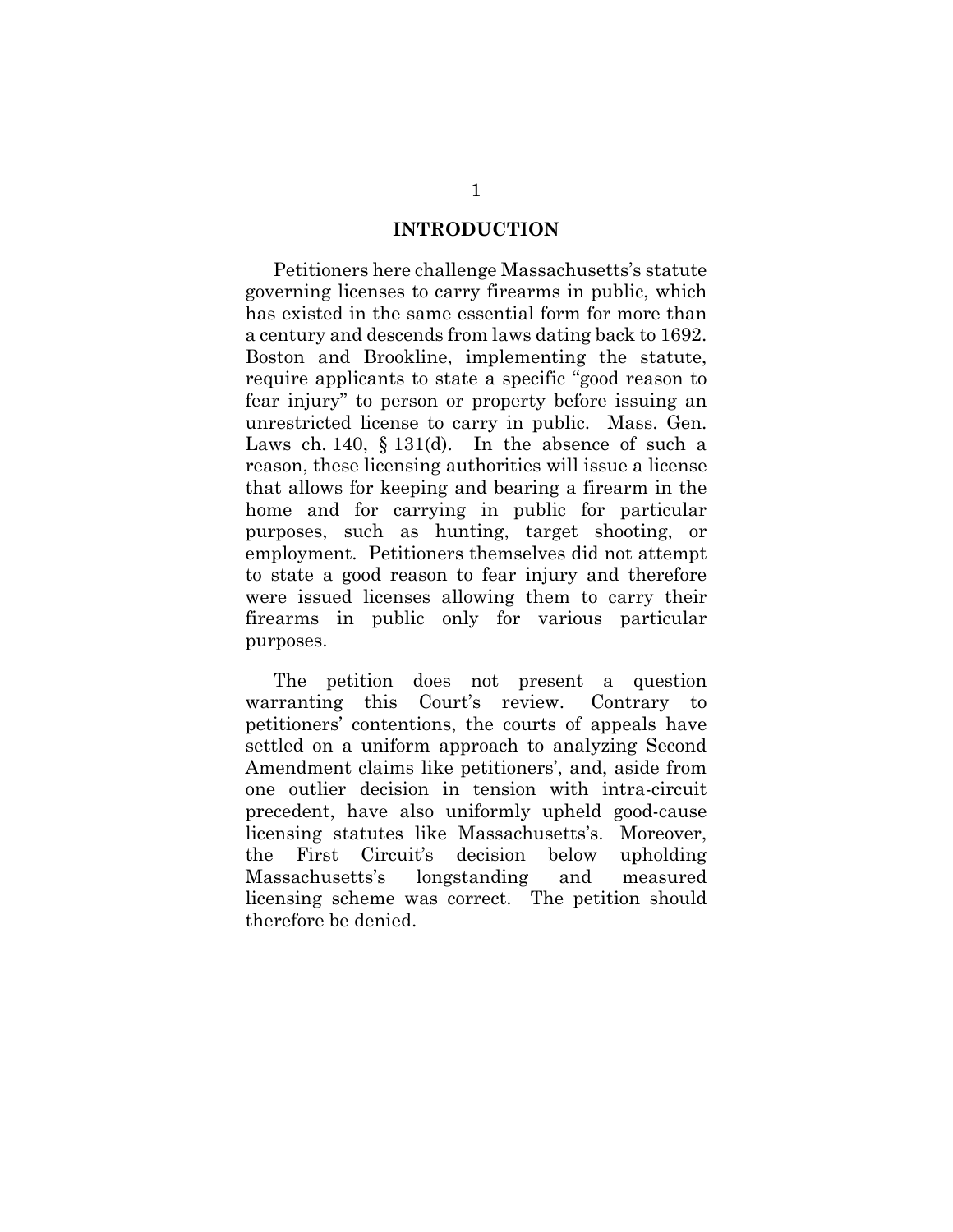#### **STATEMENT**

1. Regulation of public carriage of firearms in Massachusetts pre-dates the Founding. In 1692, the colony and province of Massachusetts Bay authorized justices of the peace to arrest those who "shall ride or go armed Offensively before any of Their Majesties Justices . . . or elsewhere, by Night or by Day, in Fear or Affray of Their Majesties Liege People." 1692 Mass. Laws ch. 18, § 6. More than one hundred years later, Massachusetts reenacted the law as a state. 1795 Mass. Laws ch. 2. By 1818, it was "well known to be an offence against law to ride or go armed with . . . firelocks, or other dangerous weapons," subjecting a person to arrest. The Salem Gazette, June 2, 1818, at 4, *quoted in* Patrick J. Charles, *The Faces of the Second Amendment Outside the Home: History Versus Ahistorical Standards of Review*, 60 Clev. St. L. Rev. 1, 33 n.176 (2012).

In 1836, Massachusetts revised its law to permit public carry of weapons if a person reasonably feared injury to person or property. The statute provided:

If any person shall go armed with a dirk, dagger, sword, pistol, or other offensive and dangerous weapon, without reasonable cause to fear an ass[au]lt or other injury, or violence to his person, or to his family or property, he may, on complaint of any person having reasonable cause to fear an injury, or breach of the peace, be required to find sureties for keeping the peace, for a term not exceeding six months, with the right of appealing as before provided.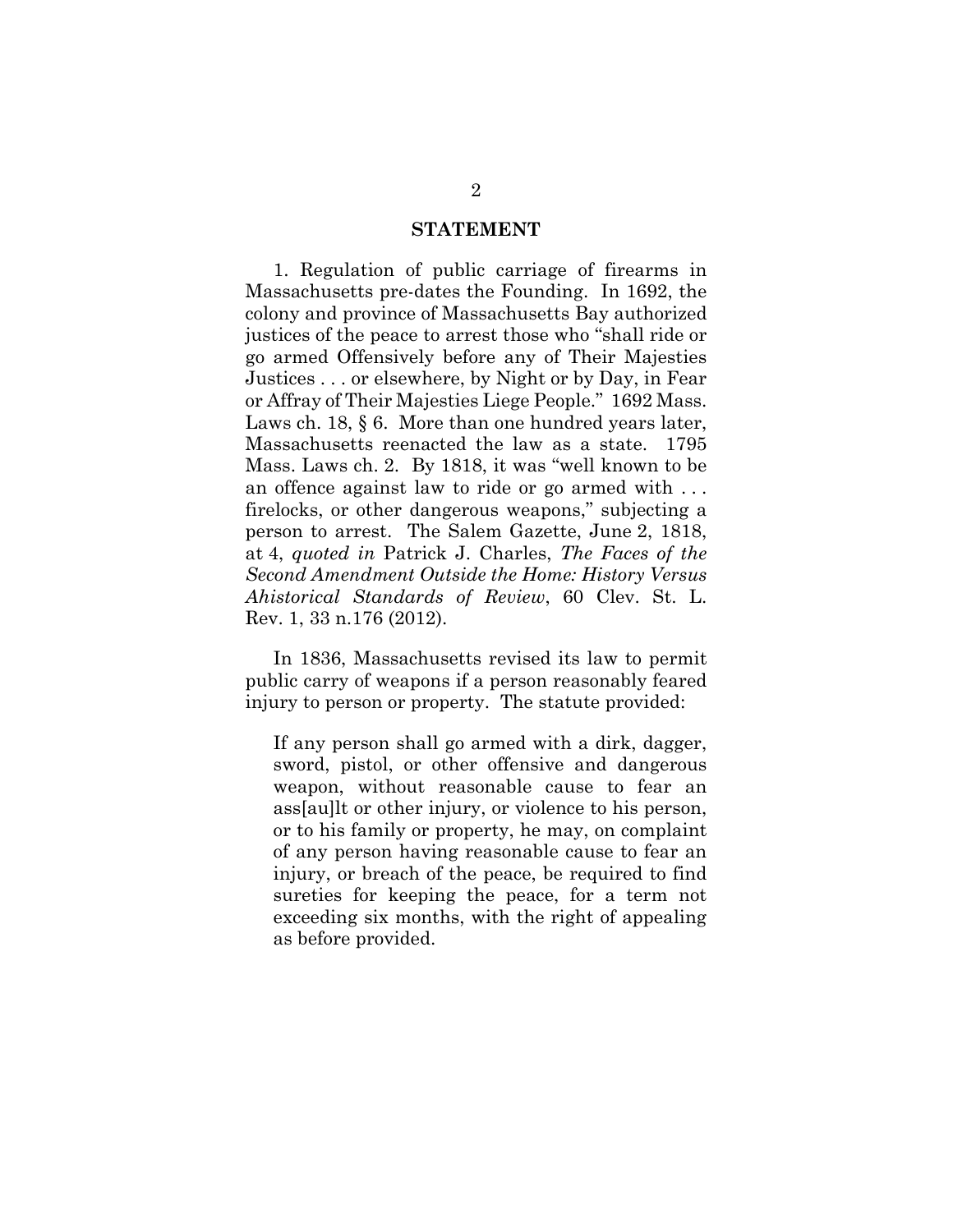1836 Mass. Laws ch. 134, § 16. Failure to comply with the surety requirement could lead to imprisonment for up to six months. *See id.* § 6. Thus began the "Massachusetts model" of public-carry regulation that later spread widely to other states. Saul Cornell, *The Right to Carry Firearms Outside the Home: Separating Historical Myths from Historical Realities*, 39 Fordham Urban L.J. 1695, 1719-25 (2012); *see also id.* at 1722 & n.141 (collecting state laws patterned after Massachusetts's 1836 law).

In 1906, Massachusetts again amended its publiccarry law, creating the licensing scheme that exists in the same essential form today. *See* 1906 Mass. Acts ch. 172, §§ 1-2 (providing that local officials "may" issue a license to carry "a loaded pistol or revolver . . . if it appears that the applicant has good reason to fear an injury to his person or property, and that he is a suitable person to be so licensed" and imposing criminal penalties for carrying without a license). And in 1919, Massachusetts broadened the permitted bases for obtaining a license to carry in public to include not only good reason to fear injury to person or property, but also for "any other proper purpose." 1919 Mass. Acts ch. 207, § 1.

2. Under the Massachusetts licensing scheme as it continues today, individuals must obtain a license to carry a "firearm" in public. A "firearm" is "a pistol, revolver or other weapon of any description, loaded or unloaded, from which a shot or bullet can be discharged and of which the length of the barrel or barrels is less than 16 inches[.]" Mass. Gen. Laws ch. 140, § 121. The statute distinguishes a "firearm" from a "rifle" or "shotgun." *Id.* Public carry of lawful rifles or shotguns, as defined, does not require a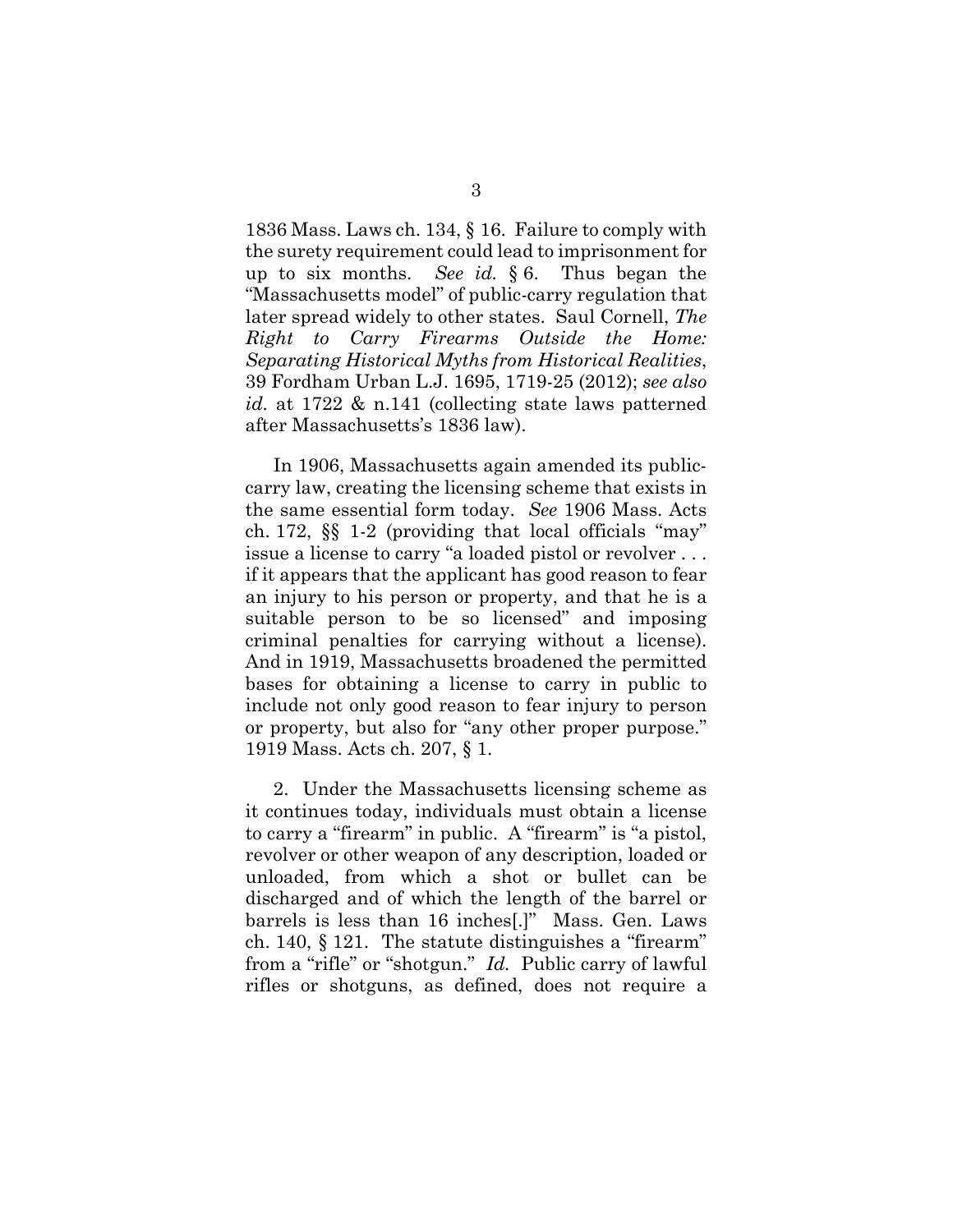separate license to carry in Massachusetts; for these weapons, public carry is permitted for all holders of a required identification card, which the licensing authority "shall issue" to any applicant who is not a "prohibited person" (defined to include, for example, persons under 15 years of age and persons convicted of certain crimes). *Id.* § 129B(1); *see id.* § 129B(6); *see also id.* § 131(a).

Licenses to carry firearms are issued by the local "licensing authority," defined as the municipality's police chief or the board or officer having control of the police, or their designee. *Id.* § 121. The license permits the holder to purchase, rent, lease, borrow, possess, and carry "firearms, including large capacity firearms, and feeding devices and ammunition therefor, for all lawful purposes, subject to such restrictions relative to the possession, use or carrying of firearms as the licensing authority deems proper[.]" *Id.* § 131(a). A person holding a license can carry a loaded firearm in public in either a concealed or open manner. *See id.* Upon application, the licensing authority "may issue" a license to carry in public if it appears that the applicant has "good reason to fear injury to the applicant or the applicant's property or for any other reason, including the carrying of firearms for use in sport or target practice only, subject to the restrictions expressed or authorized under this section." *Id.* § 131(d).1

<sup>&</sup>lt;sup>1</sup> In order to issue a license, the licensing authority must also determine that the applicant is not a "prohibited person" (defined to include, for example, felons and persons under 21 years of age). Mass. Gen. Laws ch. 140, § 131(d). The licensing authority may also deny an application if an applicant is "unsuitable" for "specific reasons" given to the applicant in writing and based on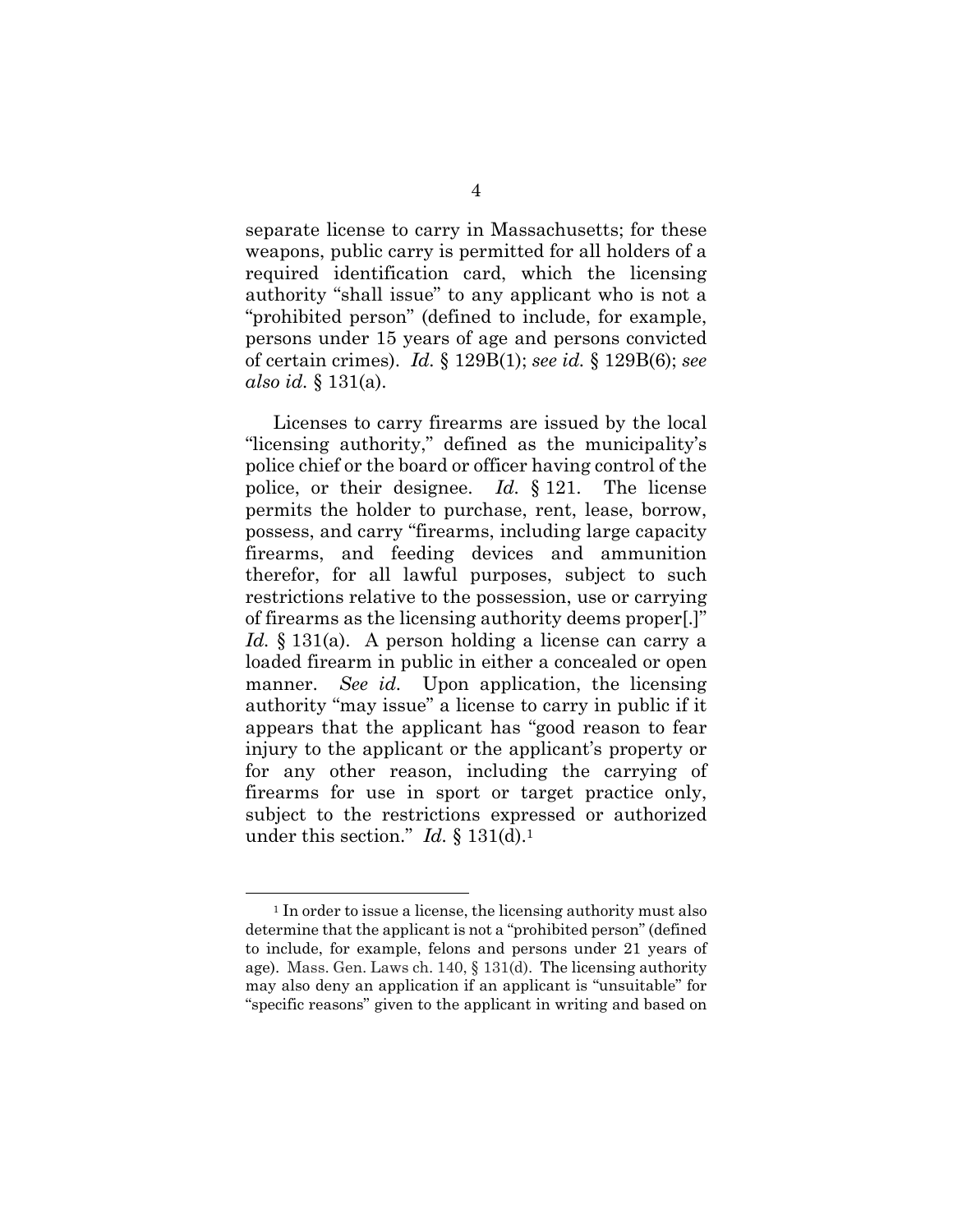License holders who violate any restrictions on their licenses may have their licenses suspended or revoked, and may also be subject to a fine of up to \$10,000. *Id.* § 131(a). Carrying a firearm in public wholly without a license is punishable by imprisonment for at least 18 months, *id.* ch. 269, § 10(a), but persons with licenses are not subject to this criminal provision. *Id.*; *id.* ch. 140, § 131(a).

Judicial review of the denial of a license, or of the imposition of restrictions upon a license, is available in state court. *Id.* § 131(f).

3. Each of the individual petitioners applied to their respective licensing authority—the police chief of Boston or Brookline—for an unrestricted license to carry a handgun in public. Pet. App. 9a-10a. In implementing the statute's "good reason to fear injury" requirement, both police chiefs require an applicant to articulate an individualized need for selfdefense in order to receive an unrestricted license to carry a firearm in public; in the absence of such individualized need, these licensing authorities will issue licenses with restrictions for particular activities, such as hunting, target shooting, and employment. *Id.*<sup>2</sup> None of the petitioners "tried to show that his or her fear of injury is in any way distinct from that of the general population," *id.*

l

<sup>&</sup>quot;reliable and credible information" suggesting the applicant "may create a risk to public safety" if issued a license. *Id.* The "prohibited person" and "unsuitable" criteria are not at issue in this case, as petitioners acknowledge. *See* Pet. 5.

<sup>2</sup> As the First Circuit noted, implementation of the licensing statute by the police chiefs of Boston and Brookline is "not materially different" for purposes of this case. Pet. App. 9a.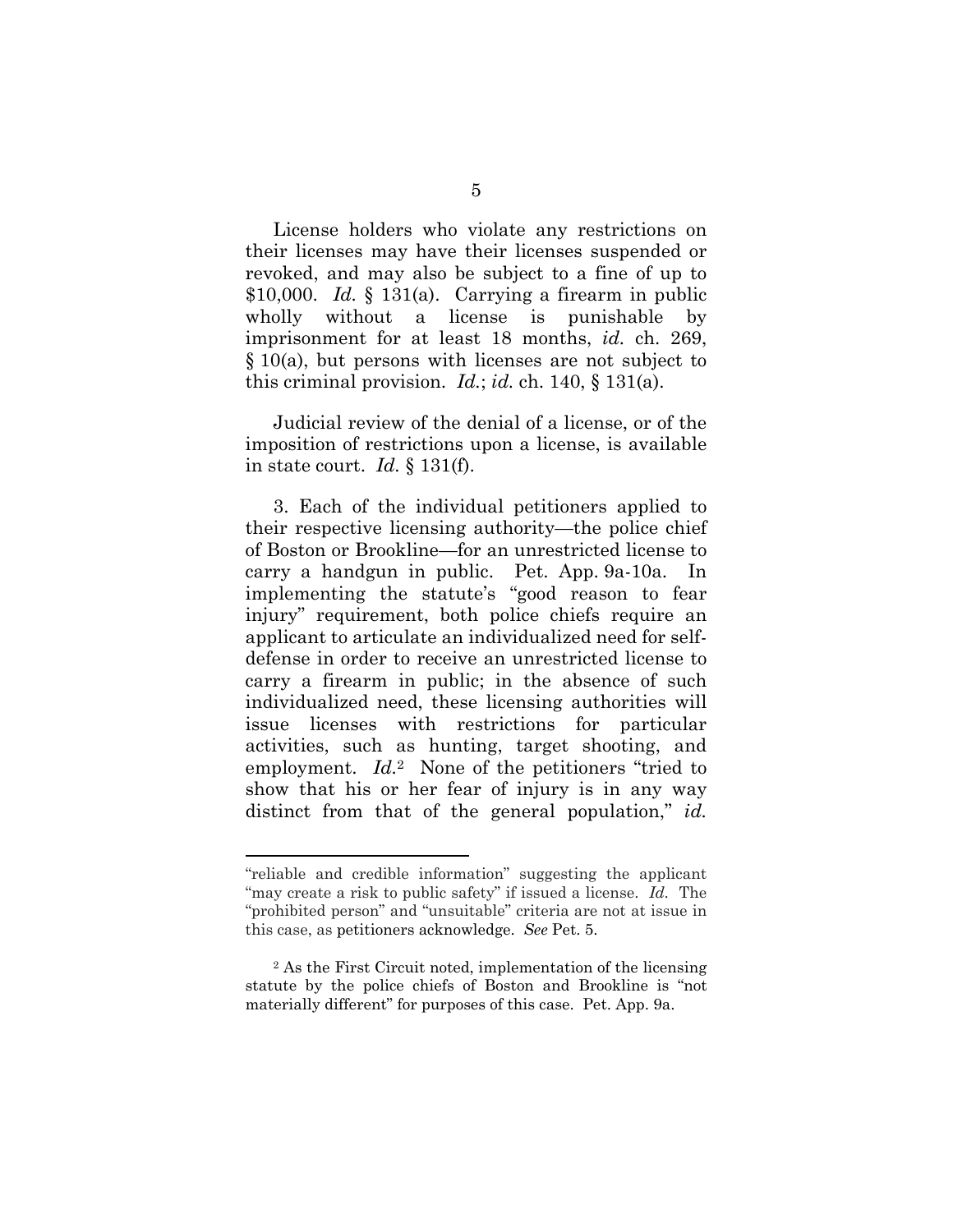at 10a, and thus none had shown "good reason to fear injury to the applicant or the applicant's property" entitling the applicant to an unrestricted license under Mass. Gen. Laws, ch. 140, § 131(d), as implemented in Boston and Brookline. Accordingly, each petitioner was issued a license permitting the holder to keep and carry the firearm for any lawful purpose in the home and to carry it in public for specified purposes, such as target practice, hunting, sporting, and employment. Pet. App. 7a-10a.

Petitioners filed this lawsuit against the Boston and Brookline police chiefs, claiming that their refusals to issue unrestricted licenses to carry to applicants who lack a "good reason to fear injury" violated the Second Amendment. *Id.* at 93a-112a. The Commonwealth of Massachusetts intervened in the case to defend the constitutionality of the licensing statute. *Id.* at 11a, 38a. On cross-motions for summary judgment, the District Court granted summary judgment to the defendants. *Id.* at 37a-76a.

The First Circuit affirmed. *Id.* at 1a-36a. The court began its analysis with this Court's holding in *District of Columbia v. Heller*, 554 U.S. 570 (2008), that "the Second Amendment protects the right of an individual to keep and bear arms (unconnected to service in the militia)." Pet. App. 15a-16a (citing 554 U.S. at 592). But, the court observed, "'the right secured by the Second Amendment is not unlimited' and thus does not protect 'a right to keep and carry any weapon whatsoever in any manner whatsoever and for whatever purpose' or 'for any sort of confrontation.'" *Id.* at 17a (quoting *Heller*, 554 U.S. at 595, 626). The court noted that, since *Heller* was decided, the courts of appeals have uniformly adopted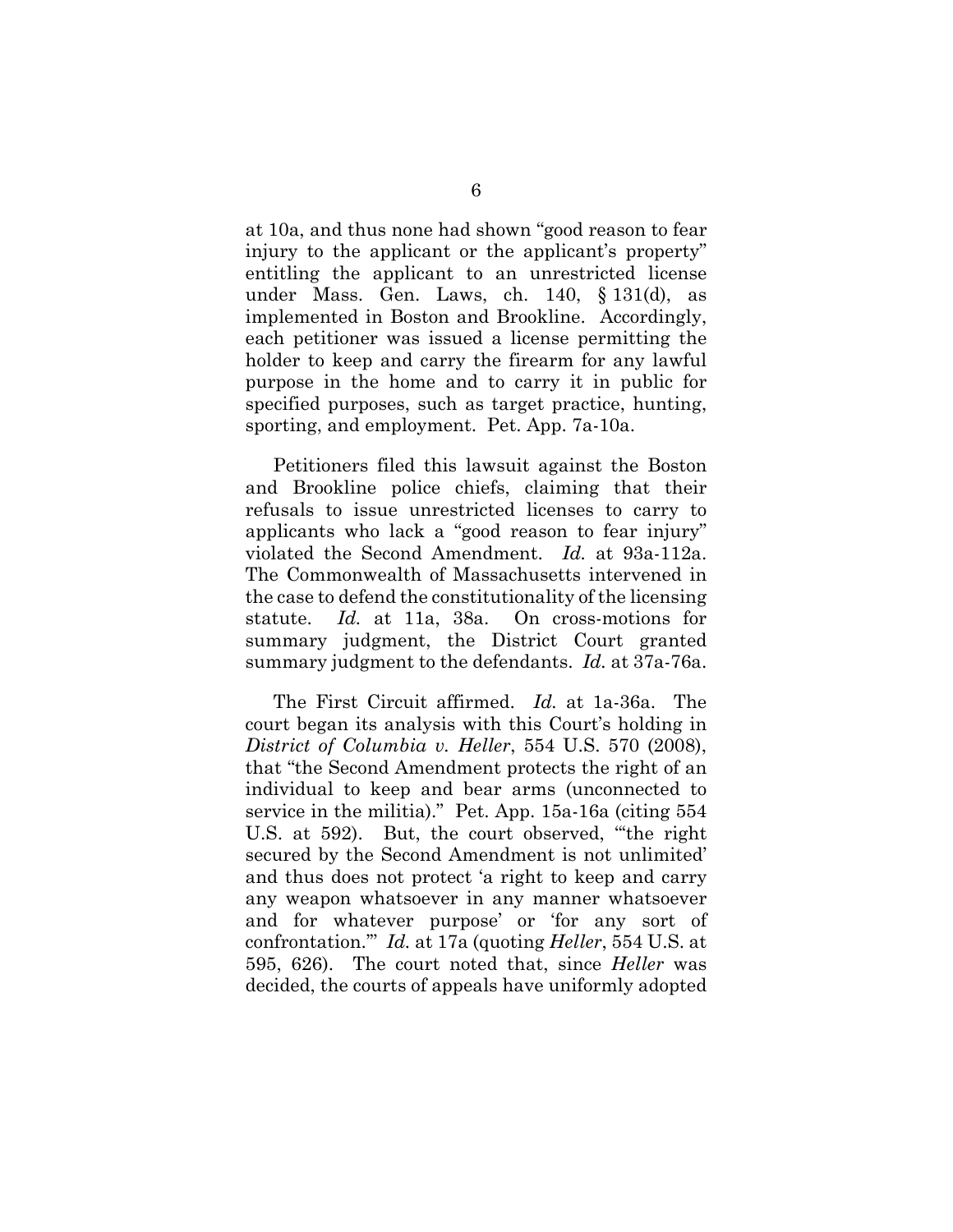a two-step framework for analyzing Second Amendment claims. *Id.* at 18a (collecting cases). Finding that the First Circuit's previous decisions were consistent with this framework, the court expressly adopted it as well. *Id.* at 19a & n.4.

Under this framework, the court first examined whether the municipalities' implementation of Massachusetts's licensing statute burdens conduct that falls within the scope of the Second Amendment. The court explained that this is a "backward-looking inquiry, which seeks to determine whether the regulated conduct was understood to be within the scope of the right at the time of ratification." *Id.* at 18a (internal quotation marks omitted). Canvassing the relevant history, the court found that "states often disagreed as to the scope of the right to bear arms" in public. *Id.* at 20a (citation omitted). The court noted that "[c]ourts that have found the history conclusive relied primarily on historical data derived from the antebellum South." *Id.* (citations omitted). But the court found it "unconvincing" to argue that practices in the antebellum South reflected a "national consensus" protecting public carriage of firearms, since those practices conflicted with Massachusetts's tradition (subsequently followed by numerous other states), which included a "good cause" requirement starting in 1836. *Id.* In light of evidence showing that the States have historically differed in their public-carry regulations, the court "proceed[ed] on the assumption that the Boston and Brookline policies burden the Second Amendment right to carry a firearm for self-defense." *Id.* at 21a.

The court then turned to the second stage of the analysis, determining and applying the appropriate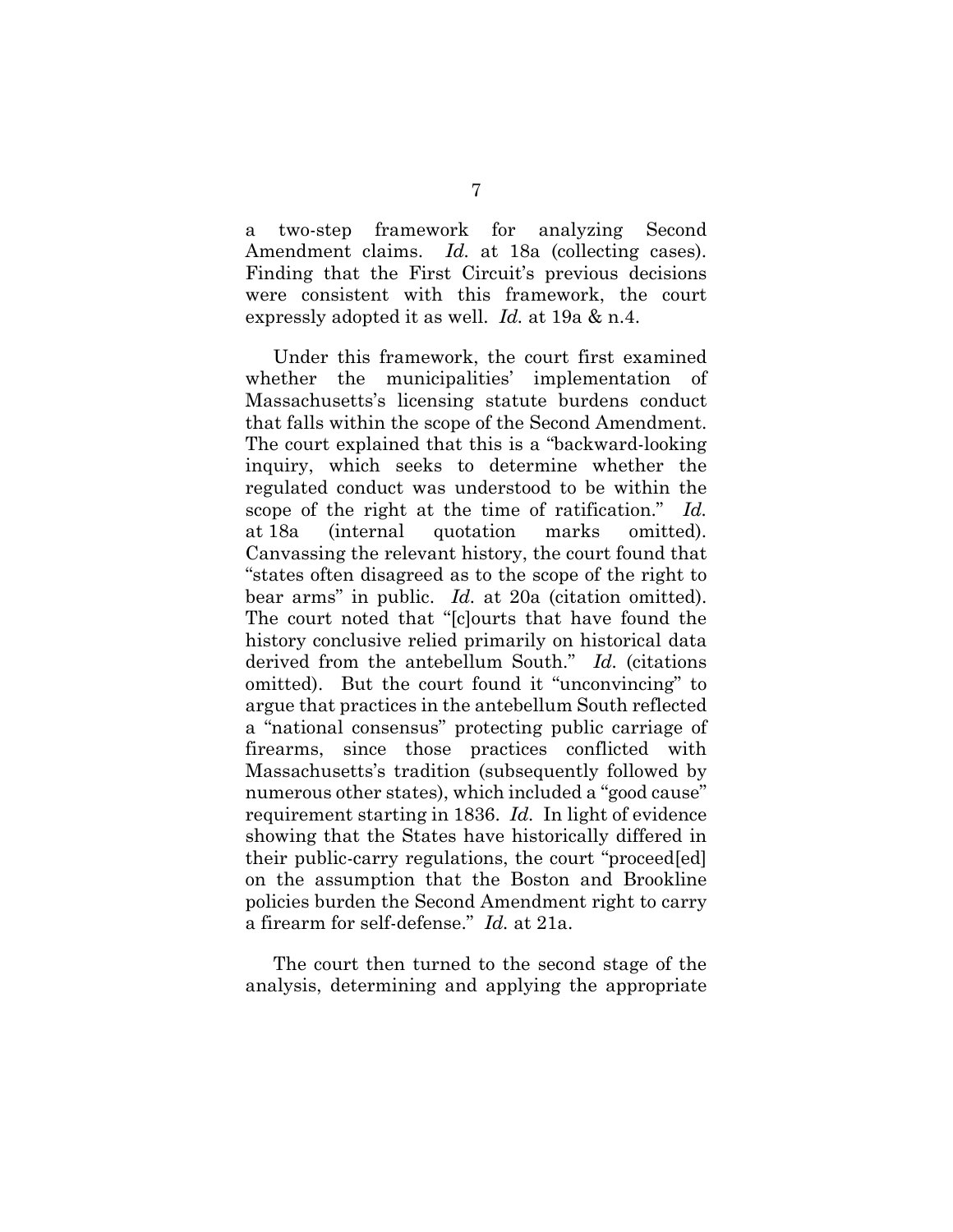level of scrutiny. Following cases from its sister circuits, the court concluded that the level of scrutiny should turn on "how closely a particular law or policy approaches the core of the Second Amendment right and how heavily it burdens that right." *Id.* at 22a (collecting cases). The court found that "the right to self-defense . . . is at its zenith inside the home," where "families reside"; where people "keep their most valuable possessions" and are "at their most vulnerable"; and where the protections of "police officers, security guards, and the watchful eyes of concerned citizens" are "much less effective" to "mitigate threats." *Id.* at 24a-25a. Accordingly, as *Heller* recognized, "the home is where 'the need for defense of self, family, and property is most acute.'" *Id.* at 24a (quoting 554 U.S. at 628). By contrast, the Second Amendment right is "more circumscribed outside the home," where "public safety interests often outweigh individual interests in self-defense." *Id.* at 25a (citation omitted). Finding "near unanimous preference for intermediate scrutiny" among the courts of appeals in adjudicating similar claims, the court agreed that intermediate scrutiny was the appropriate standard. *Id.* at 26a-27a (citation omitted).

The court then concluded that the defendants had met their burden under this standard. *Id.* at 28a-36a. Recognizing that appropriate deference to the Legislature's predictive judgments about the efficacy of its policy choices "should not be confused with blind allegiance," the court examined whether there was a "fit between the asserted governmental interests and the means chosen by the legislature to advance those interests." *Id.* at 29a. The court began by observing that the challenged licensing scheme does not infringe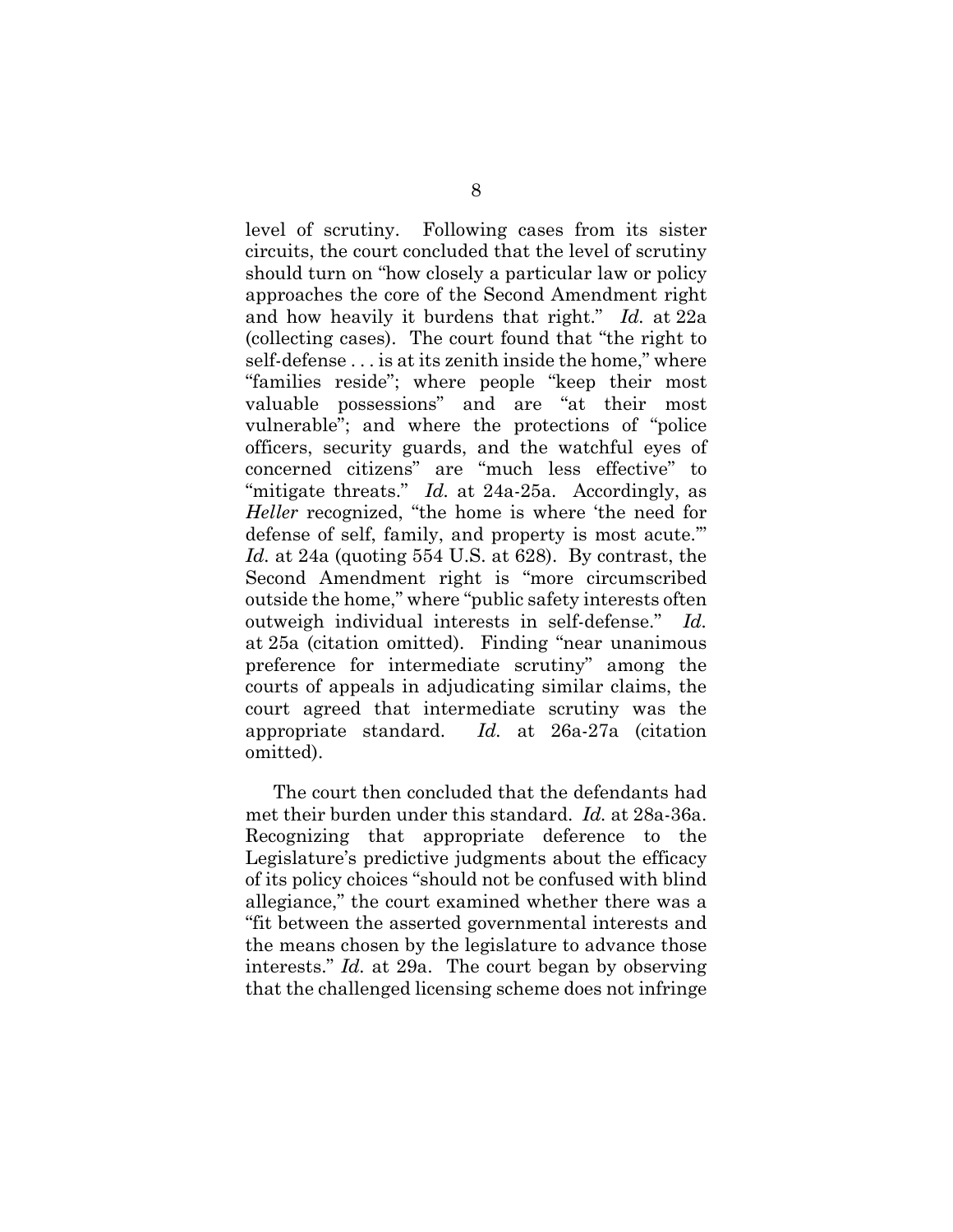on the "Second Amendment right of a citizen to keep arms in his home for the purpose of self-defense." *Id.* at 30a. And although the scheme imposes limits on public carry of firearms, the law "strike[s] a balance," allowing petitioners to carry outside the home for specified purposes (such as hunting, target shooting, and employment), and permitting other individuals to carry without restriction in public based on a "heightened need to carry firearms for self-defense." *Id.* The court thus rejected petitioners' characterization of the licensing regime as creating "a total ban on the right to public carriage of firearms" and contrasted it with "markedly" more restrictive regimes struck down by some other courts. *Id.* at 30a-31a.

Examining this regime, the court found that the defendants had demonstrated a "substantial link between the restrictions imposed on the public carriage of firearms and the indisputable governmental interests in public safety and crime prevention." *Id.* at 31a. Research shows that states with more comprehensive public-carry regulations "experience significantly lower rates of gun-related homicides and other violent crimes," the court explained. *Id.* at 31a-32a (collecting citations). The court described evidence that "gun owners are more likely to be the victims of gun violence when they carry their weapons in public," and that there is a "credible concern" that citizens using firearms for selfdefense in public might miss their mark, creating a "deadly risk to innocent bystanders." *Id.* at 32a & n.5. And the court recognized other appellate courts' inquiries into similar "good reason" laws and their conclusions that such laws "are substantially related to the promotion of public safety and the prevention of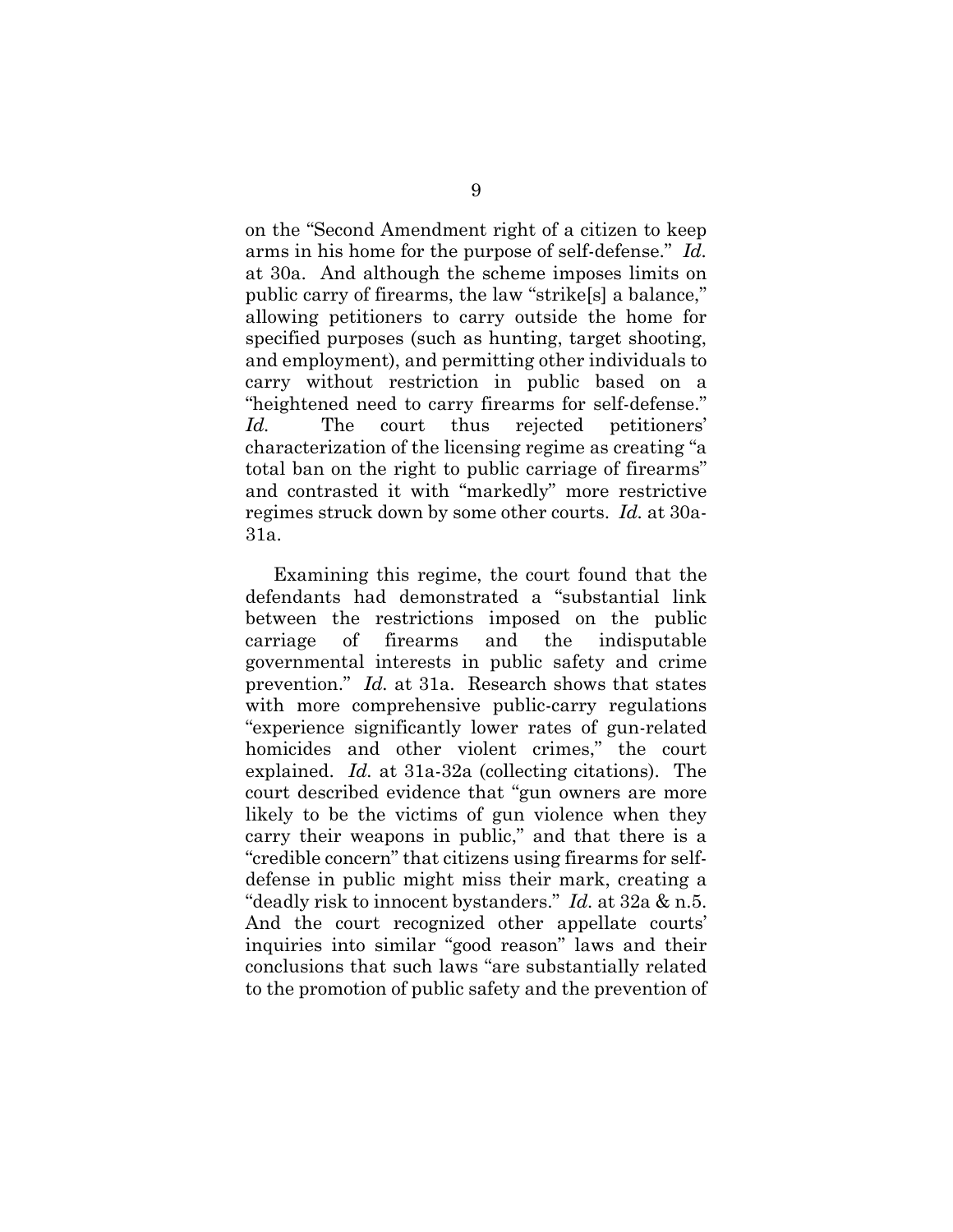crime." *Id.* at 32a-33a (collecting cases). These courts, the First Circuit noted, have cited evidence that increasing the prevalence of handguns in public would increase the availability of firearms to criminals via theft, increase the likelihood that confrontations between individuals turn deadly, and increase the possibility of otherwise-routine encounters between citizens and the police becoming violent. *Id.* at 33a.

The court ultimately concluded that the defendants had adduced evidence of "considerable force" that was "sufficient to show a substantial relationship between the challenged regime and important governmental interests," notwithstanding the countervailing submissions by petitioners and their *amici* regarding the claimed deterrent effect and self-defense benefits of increased firearm presence in public. *Id.* at 35a-36a. This "measured" licensing regime represented a "reasoned attempt to reduce the risks of gun violence on public streets," "tak[ing] account of the heightened needs of some individuals to carry firearms for self-defense" and leaving "room for public carrying by those citizens who can demonstrate good reason to do so." *Id.* (internal quotation marks omitted). Accordingly, Massachusetts's statute, as implemented by the two licensing authorities, comported with the Second Amendment. *Id.*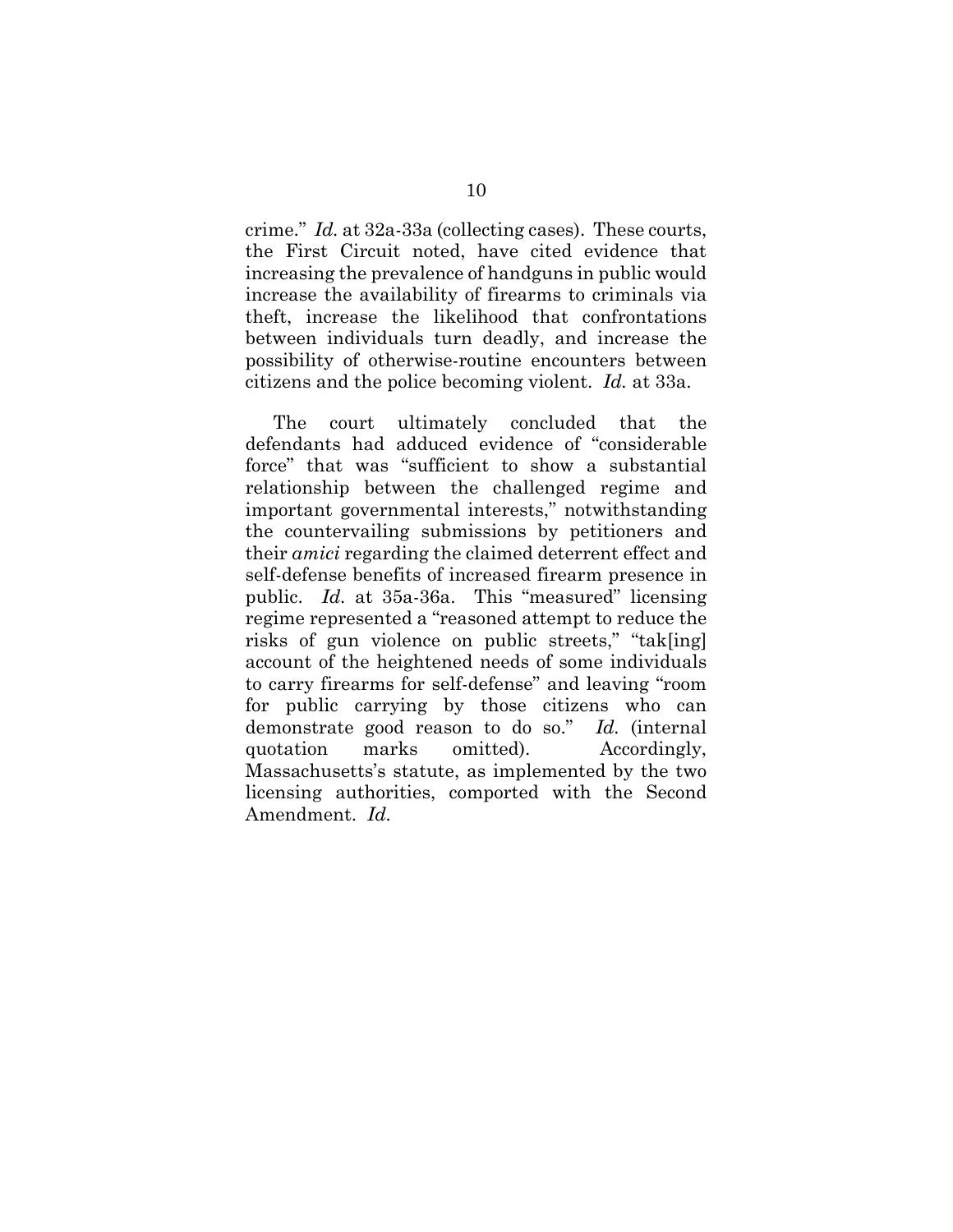#### **REASONS FOR DENYING THE PETITION**

Petitioners seek to invalidate a licensing scheme that has existed in Massachusetts in the same essential form since 1906 and that descends from state laws dating back to 1692. Petitioners claim that the lower courts are divided over how to analyze such laws under this Court's decision in *Heller*. But this supposed division is overstated, with the lower courts overwhelmingly agreeing on their approach to evaluating public-carry regulations. The putative split is based on a single outlier, a divided decision from the D.C. Circuit that is in strong tension with that circuit's own precedent—tension that the D.C. Circuit can itself resolve without this Court's intervention. Moreover, the First Circuit's decision is correct: it is faithful to this Court's precedent interpreting the Second Amendment, accords with a longstanding historical tradition of closely regulating the carriage of firearms in public, and appropriately respects the States' continuing authority to pursue their compelling interests in public safety and crime prevention through measured gun licensing laws. The petition should therefore be denied.

### **I. Petitioners' Claim of an Entrenched Split Is Overstated.**

Contrary to petitioners' contention, Pet. 11, the lower courts are not "intractably divided" over the constitutionality of "good cause" licensing laws under the Second Amendment.3 The lower courts have

 <sup>3</sup> Although the petition purports to present a second question—"[w]hether the Second Amendment protects the right to carry a firearm outside the home for self-defense"—the First Circuit did not rule against petitioners on this point. Indeed, the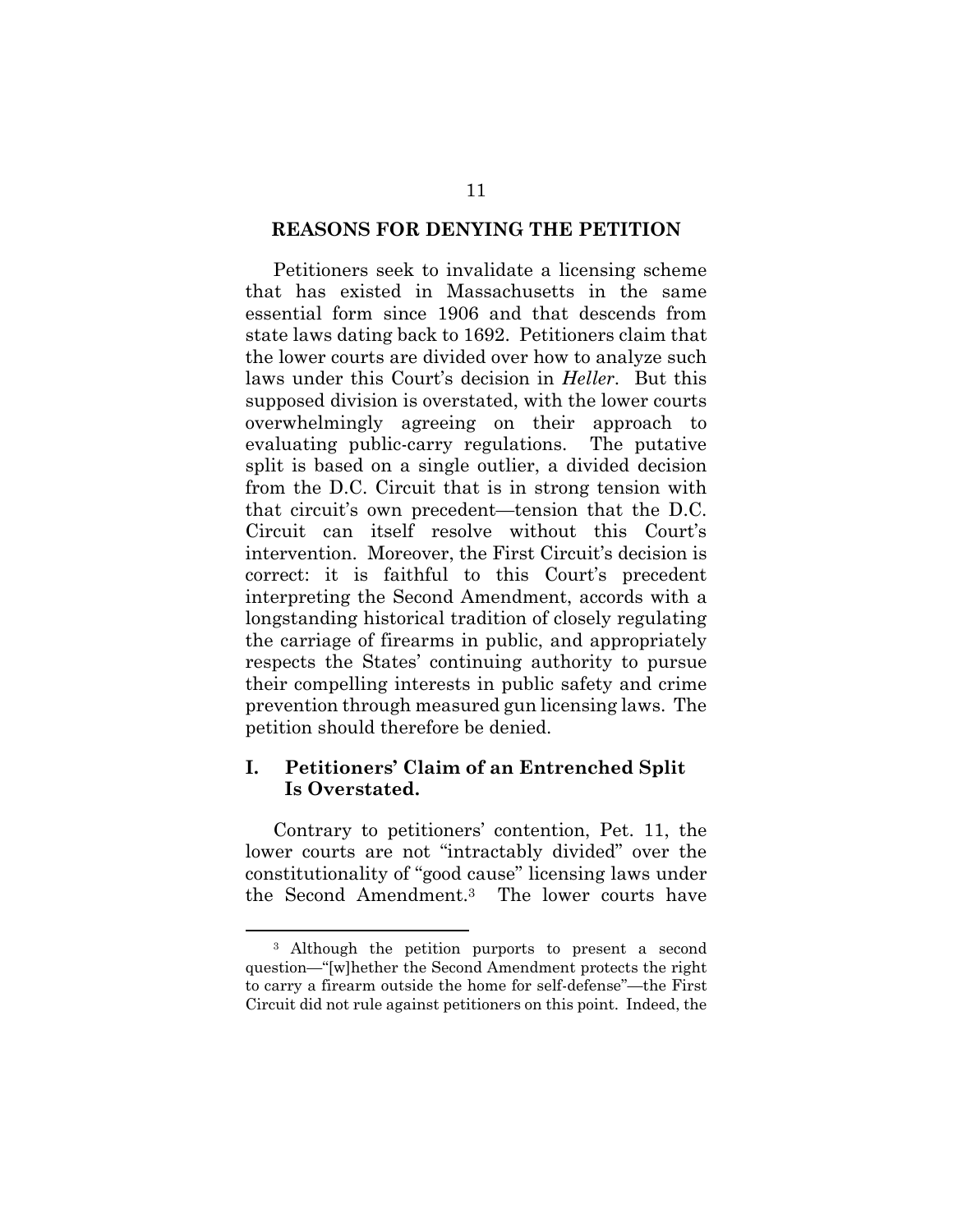settled on a consistent approach, based on this Court's precedent, to both public-carry licensing regimes specifically, and gun regulations generally.

In *Heller*, this Court held that a "ban on handgun possession in the home violates the Second Amendment, as does [a] prohibition against rendering any lawful firearm in the home operable for the purpose of immediate self-defense." 554 U.S. at 635. The Court explained that "home [is] where the need for defense of self, family, and property is most acute," and therefore, the Second Amendment "elevates above all other interests the right of law-abiding, responsible citizens to use arms in defense of hearth and home." *Id.* at 628, 635. The Court further clarified that, "[l]ike most rights, the right secured by the Second Amendment is not unlimited" and is "not a right to keep and carry any weapon whatsoever in any manner whatsoever and for whatever purpose." *Id.* at 626. "For example, the majority of the 19thcentury courts to consider the question held that prohibitions on carrying concealed weapons were lawful under the Second Amendment or state analogues." *Id.* Moreover, the Court cautioned, "nothing in [its] opinion should be taken to cast doubt on longstanding prohibitions on the possession of firearms by felons and the mentally ill, or laws forbidding the carrying of firearms in sensitive places

l

court interpreted *Heller* "as implying that the right to carry a firearm for self-defense guaranteed by the Second Amendment is not limited to the home" and proceeded accordingly. Pet. App. 21a. Moreover, the petition does not allege a distinct split on that question. *See* Pet. 11-13. Just as the lower courts' broad consensus on the constitutionality of "good cause" licensing schemes does not warrant this Court's review, so too is review of the "outside the home" question unnecessary.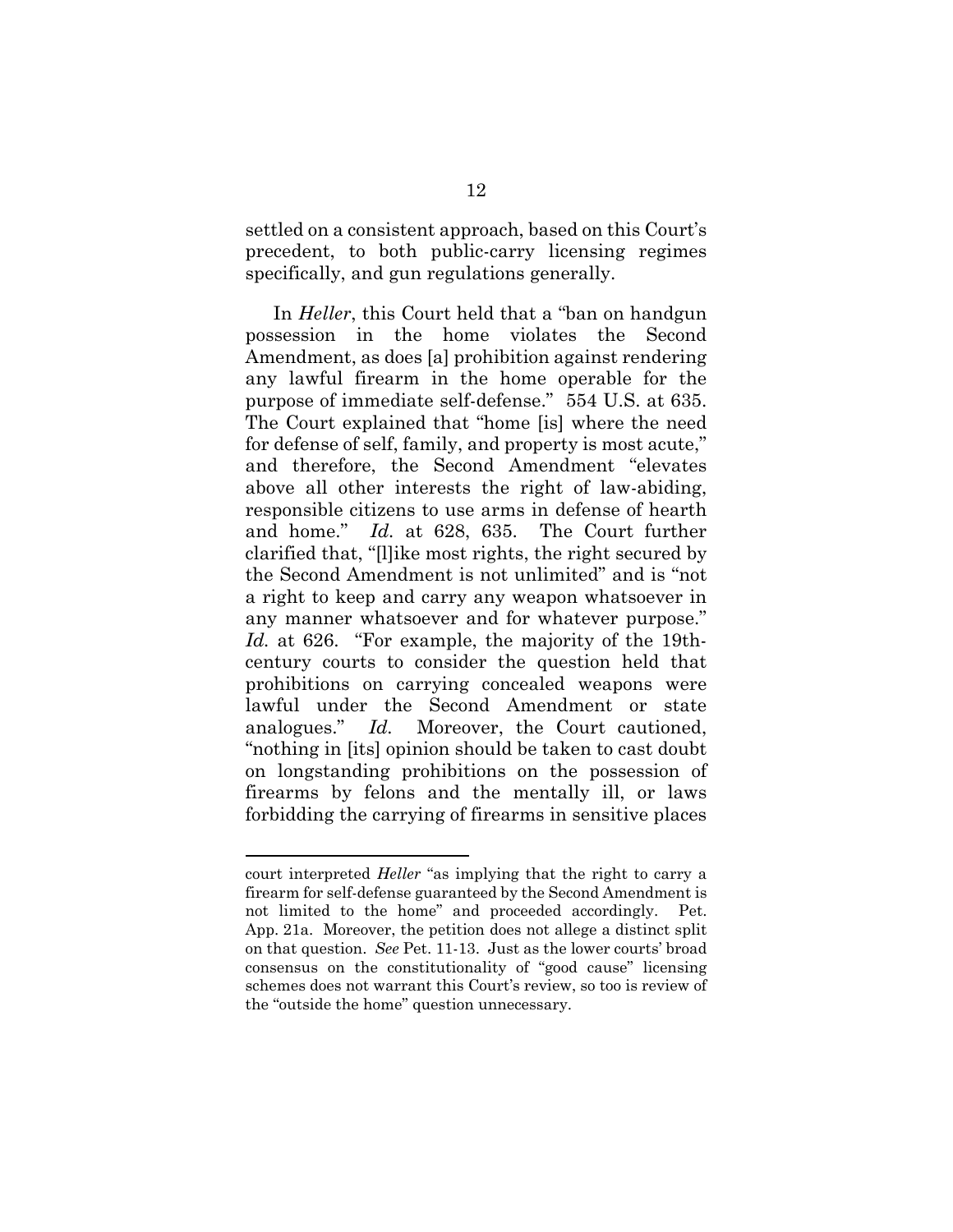such as schools and government buildings, or laws imposing conditions and qualifications on the commercial sale of arms." *Id.* at 626-27. And these were merely "examples" of "presumptively lawful regulatory measures"; the Court's list did "not purport to be exhaustive." *Id.* at 627 n.26. The Court "repeat[ed] those assurances" in *McDonald v. City of Chicago*, 561 U.S 742, 786 (2010), in holding that the Second Amendment applied against the States.

In the years since *Heller* and *McDonald*, the lower courts have been presented with a number of challenges to "good cause" public-carry licensing regimes similar to the one challenged here, and the courts' decisions are broadly consistent. *See Kachalsky v. County of Westchester*, 701 F.3d 81, 100- 01 (2d Cir. 2012) (upholding New York's "proper cause" requirement for unrestricted license), *cert. denied*, 569 U.S. 918 (2013); *Drake v. Filko*, 724 F.3d 426, 440 (3d Cir. 2013) (upholding New Jersey's "justifiable need" requirement for firearms license), *cert. denied*, 572 U.S. 1100 (2014); *Woollard v. Gallagher*, 712 F.3d 865, 881 (4th Cir.) (upholding Maryland's "good and substantial reason" requirement for license in Maryland), *cert. denied*, 571 U.S. 972 (2013); *Peruta v. County of San Diego*, 824 F.3d 919, 924 (9th Cir. 2016) (en banc) (upholding California's "good cause" requirement to obtain license to carry concealed firearm in public), *cert. denied*, 135 S. Ct. 1995 (2017); *see also Moore v. Madigan*, 702 F.3d 933, 940 (7th Cir. 2012) (noting, in striking down ban, that "Illinois is the *only* state that maintains a flat ban on carrying ready-to-use guns outside the home," and contrasting Illinois with States like New York and Massachusetts, which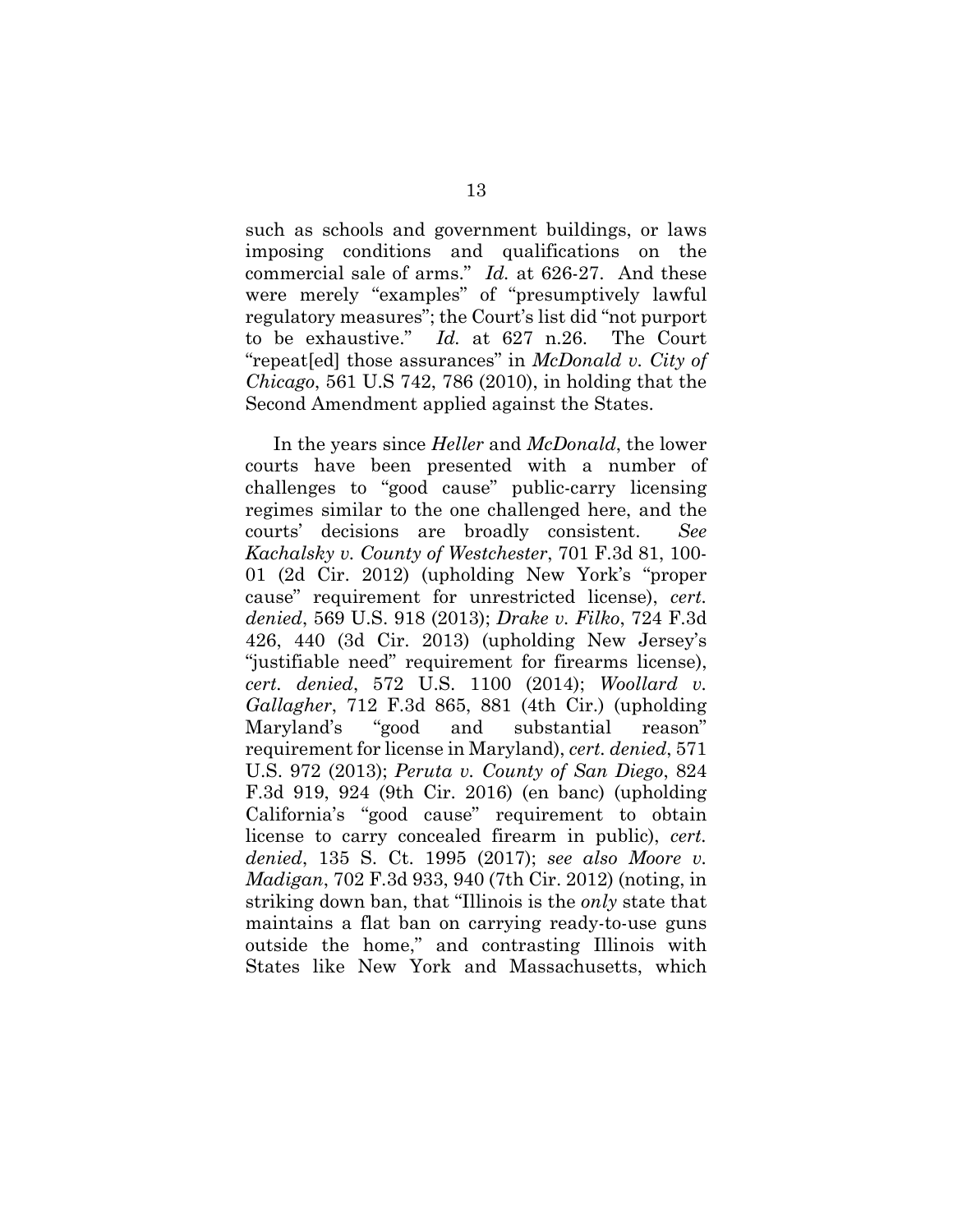regulate but do not ban public carrying of firearms (emphasis in original)).

The consistency of these decisions reflects a more general doctrinal consensus that has emerged following this Court's guidance in *Heller*. The lower courts have adopted a two-step approach: first asking whether the law in question burdens conduct within the Second Amendment's scope, looking to history, tradition, and this Court's precedent; and second, if the law does impose such a burden, applying a level of scrutiny commensurate with the extent to which the law burdens the right. *See, e.g.*, Pet. App. 18a-28a; *Kachalsky*, 701 F.3d at 89-97; *Drake*, 724 F.3d at 429- 30; *Woollard*, 712 F.3d at 874-75; *National Rifle Ass'n of Am., Inc. v. Bureau of Alcohol, Tobacco, and Firearms*, 700 F.3d 185, 194-95 (5th Cir. 2012); *United States v. Greeno*, 679 F.3d 510, 518 (6th Cir. 2012); *Ezell v. City of Chicago*, 651 F.3d 684, 701-04 (7th Cir. 2011); *United States v. Chovan*, 735 F.3d 1127, 1136- 37 (9th Cir. 2013); *United States v. Reese*, 627 F.3d 792, 800-01 (10th Cir. 2010); *GeorgiaCarry.org, Inc. v. Georgia*, 687 F.3d 1244, 1260 n.34 (11th Cir. 2012); *Heller v. District of Columbia*, 670 F.3d 1244, 1252 (D.C. Cir. 2011) ("*Heller II*"). And the lower courts have also overwhelmingly applied intermediate scrutiny to laws that do not burden the core Second Amendment right of law-abiding citizens to armed self-defense in the home. *See Tyler v. Hillsdale County Sheriff's Dep't*, 837 F.3d 678, 692 (6th Cir. 2016) (en banc) (noting a "near unanimous preference for intermediate scrutiny" among the courts of appeals); *see also, e.g.*, *Bonidy v. U.S. Postal Serv.*, 790 F.3d 1121, 1126 (10th Cir. 2015) (describing why "[i]ntermediate scrutiny makes sense" for public-carry regulations); *United States v. Masciandaro*, 638 F.3d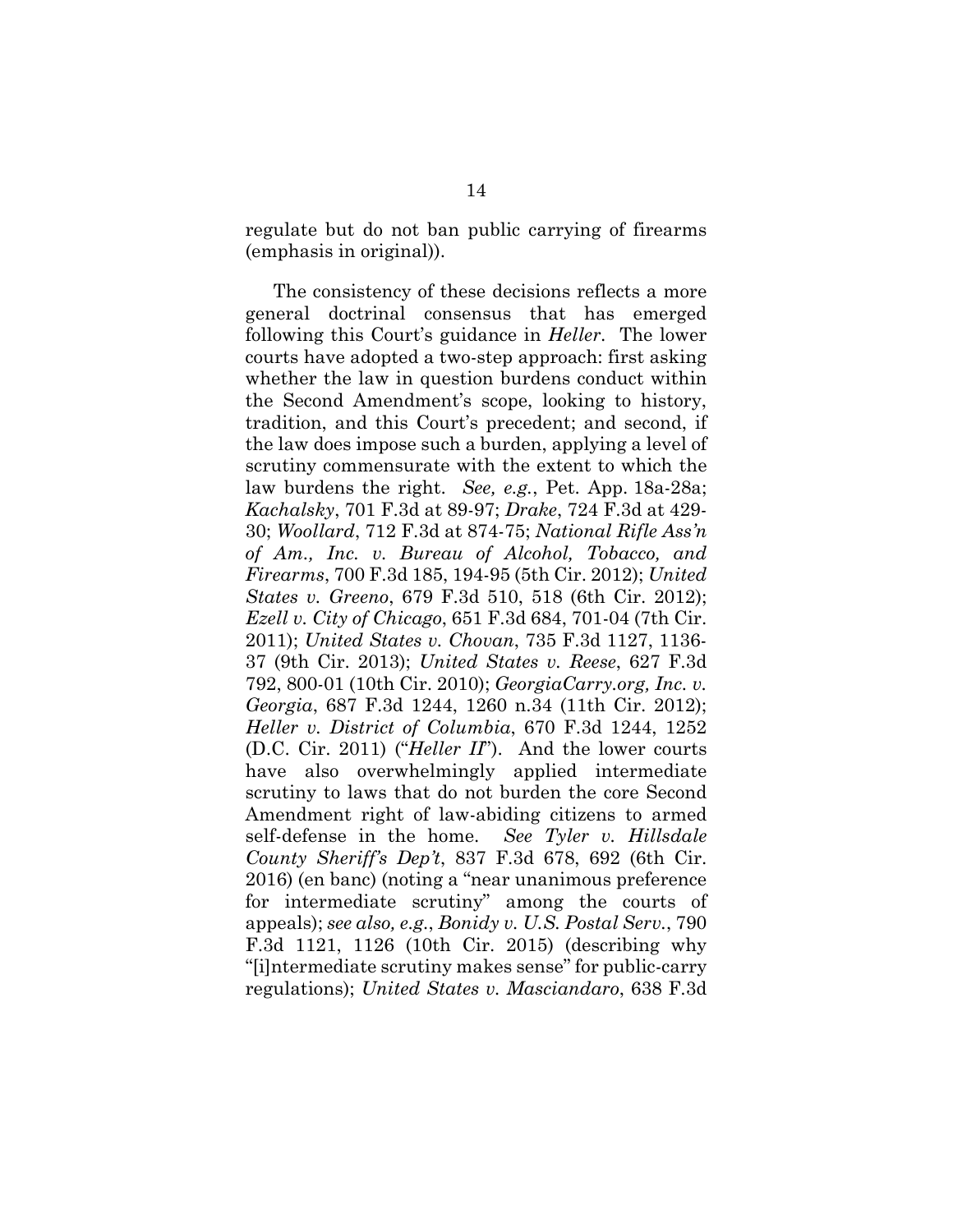458, 471 (4th Cir. 2011) ("Were we to require strict scrutiny in circumstances such as those presented here, we would likely foreclose an extraordinary number of regulatory measures, thus handcuffing lawmakers' ability to prevent armed mayhem in public places, and depriving them of 'a variety of tools for combating that problem.'" (quoting *Heller*, 554 U.S. at 636; other citations and internal quotation marks omitted)).4

The single case upon which petitioners rest their claim of a split of authority is the D.C. Circuit's divided decision in *Wrenn v. District of Columbia*, 864 F.3d 650 (2017), which struck down a law that limited concealed-carry licenses for handguns to applicants showing a "good reason to fear injury to [their] person or property" or "any other proper reason for carrying a pistol." *Id.* at 655. That decision is distinguishable from the decision below and does not create a split warranting this Court's attention.

First, *Wrenn* addressed a licensing scheme that was far more restrictive than Massachusetts's statute as implemented by the licensing authorities here. In *Wrenn*, the plaintiffs' failure to demonstrate a "special need for self-defense" meant that they were denied

 <sup>4</sup> In addition to the federal courts of appeals, many state courts of last resort have similarly adopted this two-step approach or have applied intermediate scrutiny in circumstances consistent with the approach. *See, e.g.*, *State v. DeCiccio*, 105 A.3d 165, 187, 205 (Conn. 2014); *Norman v. State*, 215 So.3d 18, 35-38 (Fla. 2017); *Hertz v. Bennett*, 751 S.E.2d 90, 93-94 (Ga. 2013); *People v. Chairez*, 104 N.E.3d 1158, 1167-75 (Ill. 2018); *New Mexico v. Murillo*, 347 P.3d 284, 288 (N.M. 2015); *People v. Hughes*, 1 N.E.3d 298, 302 (N.Y. 2013); *Oregon v. Christian*, 307 P.3d 429, 444 (Or. 2013); *City of Seattle v. Evans*, 366 P.3d 906, 923 (Wash. 2015).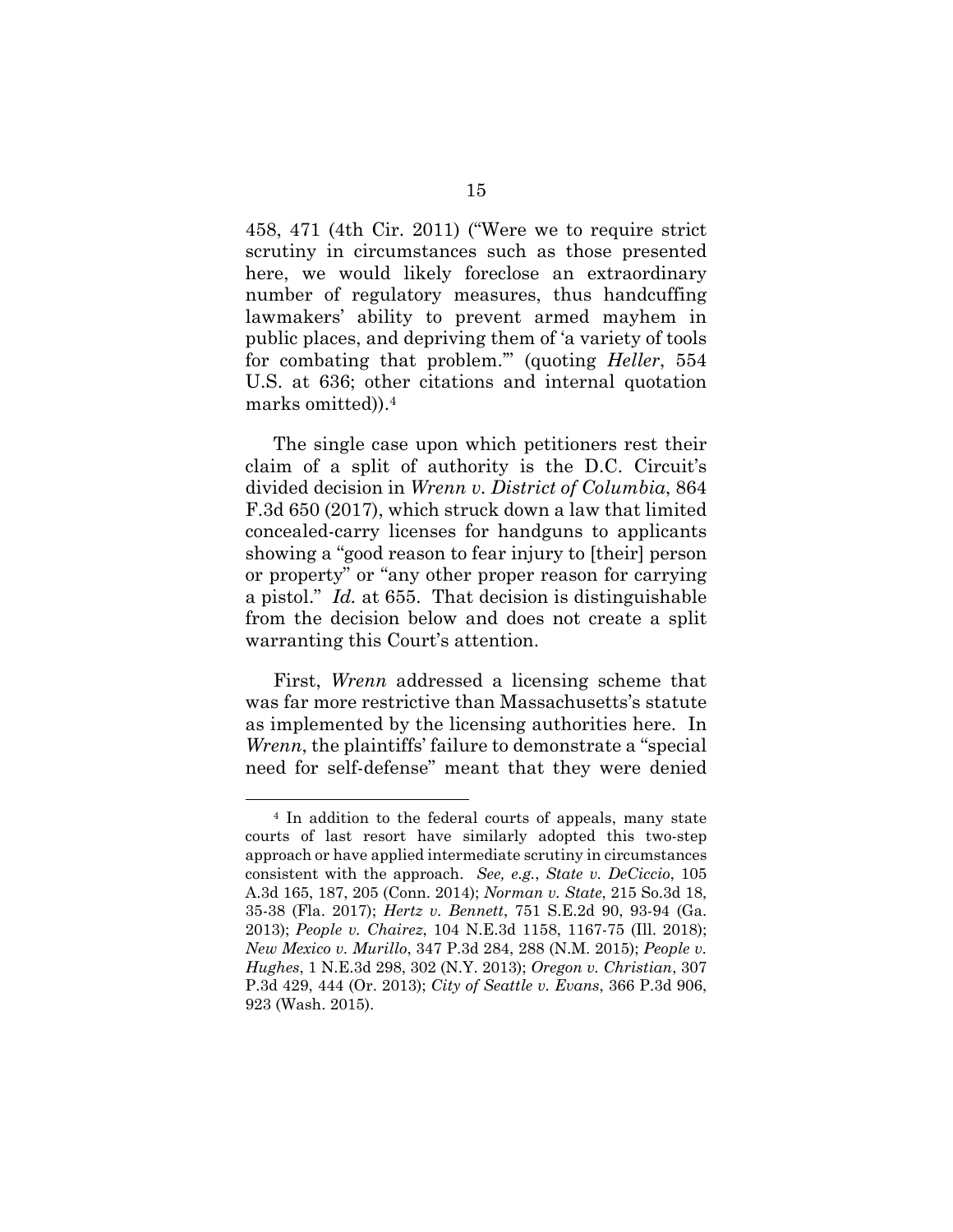altogether a license to carry a handgun in public*. Id.* at 655-56. Here, in contrast, all of the petitioners were granted licenses to carry firearms in public for specified purposes; their inability to demonstrate a particularized need for self-defense meant only that they were not granted wholly unrestricted licenses to carry firearms in public. Pet. App. 9a-10a. In other words, the scheme in *Wrenn* imposed a greater burden on those plaintiffs' Second Amendment rights.

*Wrenn* is, moreover, inconsistent with intra-circuit precedent—the sort of "conflict" that should be addressed by the court of appeals in the first instance. *See Wisniewski v. United States*, 353 U.S. 901, 902 (1957) (per curiam) ("It is primarily the task of a Court of Appeals to reconcile its internal difficulties."). The D.C. Circuit has repeatedly employed the same twostep approach to firearms regulations as the other courts of appeals. *See Schrader v. Holder*, 704 F.3d 980, 988-91 (2013) (upholding federal law banning certain common-law misdemeanants from possessing a firearm under intermediate scrutiny); *Heller II*, 670 F.3d at 1252-55, 1260-64 (upholding District's basic handgun-registration requirements and ban on assault weapons and large-capacity magazines under two-step framework and intermediate scrutiny). *Wrenn* eschewed this approach, broadly holding that "the individual right to carry common firearms beyond the home for self-defense—even in densely populated areas, even for those lacking special selfdefense needs—falls within the core of the Second Amendment's protections," and then opting for per se invalidation of the law, without regard to its historical provenance or the fit between the government's objective and means. 864 F.3d at 661. The decision fails even to mention *Schrader*, let alone distinguish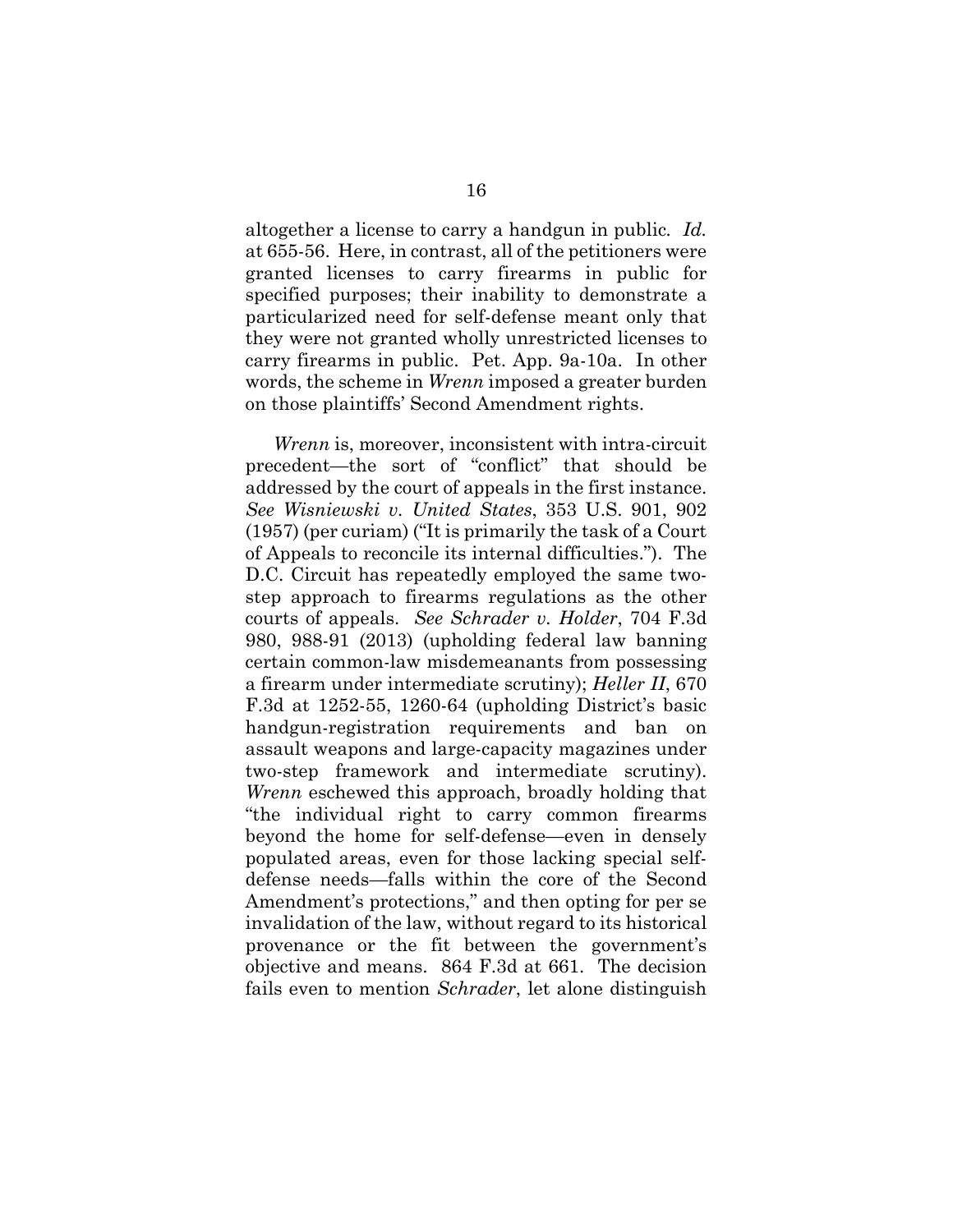it. *See id.* Such intra-circuit tension can and should be resolved by the D.C. Circuit itself, particularly where *Wrenn* is out of step with the widespread consensus that has developed among the lower courts in evaluating similar "good cause" licensing schemes and firearms laws more generally.

Accordingly, the petition does not present a question warranting this Court's review.

#### **II. The First Circuit's Decision Is Correct.**

The Court should deny the petition for the further reason that the First Circuit's decision is correct. Given the long history of Massachusetts's public-carry regime, it comports with the Second Amendment. Moreover, it meets the appropriate level of meansends scrutiny. It neither burdens the core right to keep and bear arms for self-defense in the home, nor amounts to a ban on public carry; petitioners themselves were issued licenses to carry their firearms in public for various purposes. Accordingly, intermediate scrutiny should apply. And this reasonable scheme meets that standard.

### **A. The History of Massachusetts's Longstanding Public-Carry Law Demonstrates That It Is Consistent with the Second Amendment.**

The licensing statute, and the local licensing authorities' challenged implementation of it, are part of a "longstanding" tradition of regulating public carriage in Massachusetts that makes the policies "presumptively lawful" under the Second Amendment. *Heller*, 554 U.S. at 626-27 & n.26. Indeed, this history compels the conclusion that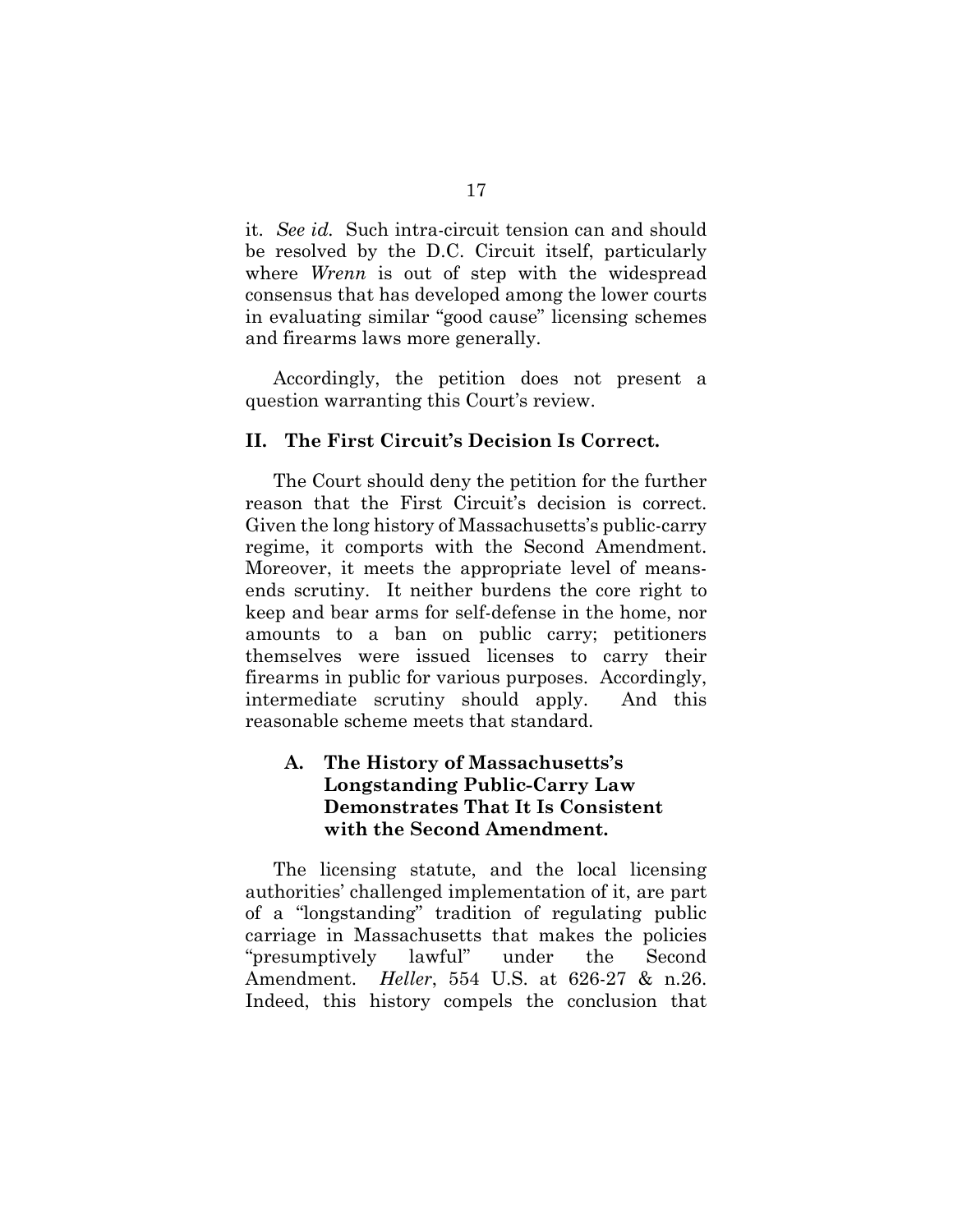Massachusetts's law does not violate the Second Amendment.

Massachusetts's firearms-licensing scheme has existed in the same essential form for more than a century, since the Legislature in 1906 granted local officials discretion to issue a license to carry a firearm in public and required a showing that the applicant had "good reason to fear an injury to his person or property." 1906 Mass. Acts ch. 172, § 1. As such a longstanding statute, it is presumptively lawful on this basis alone. *See Heller*, 554 U.S. at 605-19 (looking to historical materials from after the ratification of the Second Amendment in 1791 through the end of the 19th century, since such materials shed light on the public understanding of the amendment); *id.* at 626-27 & n.26 (identifying as "longstanding" and thus "presumptively lawful" laws such as felon-in-possession bans that were first enacted in the 20th century); *Heller II*, 670 F.3d at 1272 (Kavanaugh, J., dissenting) (endorsing the examination of post-ratification tradition in understanding the scope of the Second Amendment); *United States v. Skoien*, 614 F.3d 638, 641 (7th Cir. 2010) (en banc) ("[E]xclusions [from the Second Amendment] need not mirror limits that were on the books in 1791."); *National Rifle Ass'n,* 700 F.3d at 196 ("*Heller* considered firearm possession bans on felons and the mentally ill to be longstanding, yet the current versions of these bans are of mid-20th century vintage.").

Following *Heller*, the courts of appeals have appropriately recognized as presumptively constitutional other states' similarly longstanding laws. *See, e.g.*, *Drake*, 724 F.3d at 432-34 (New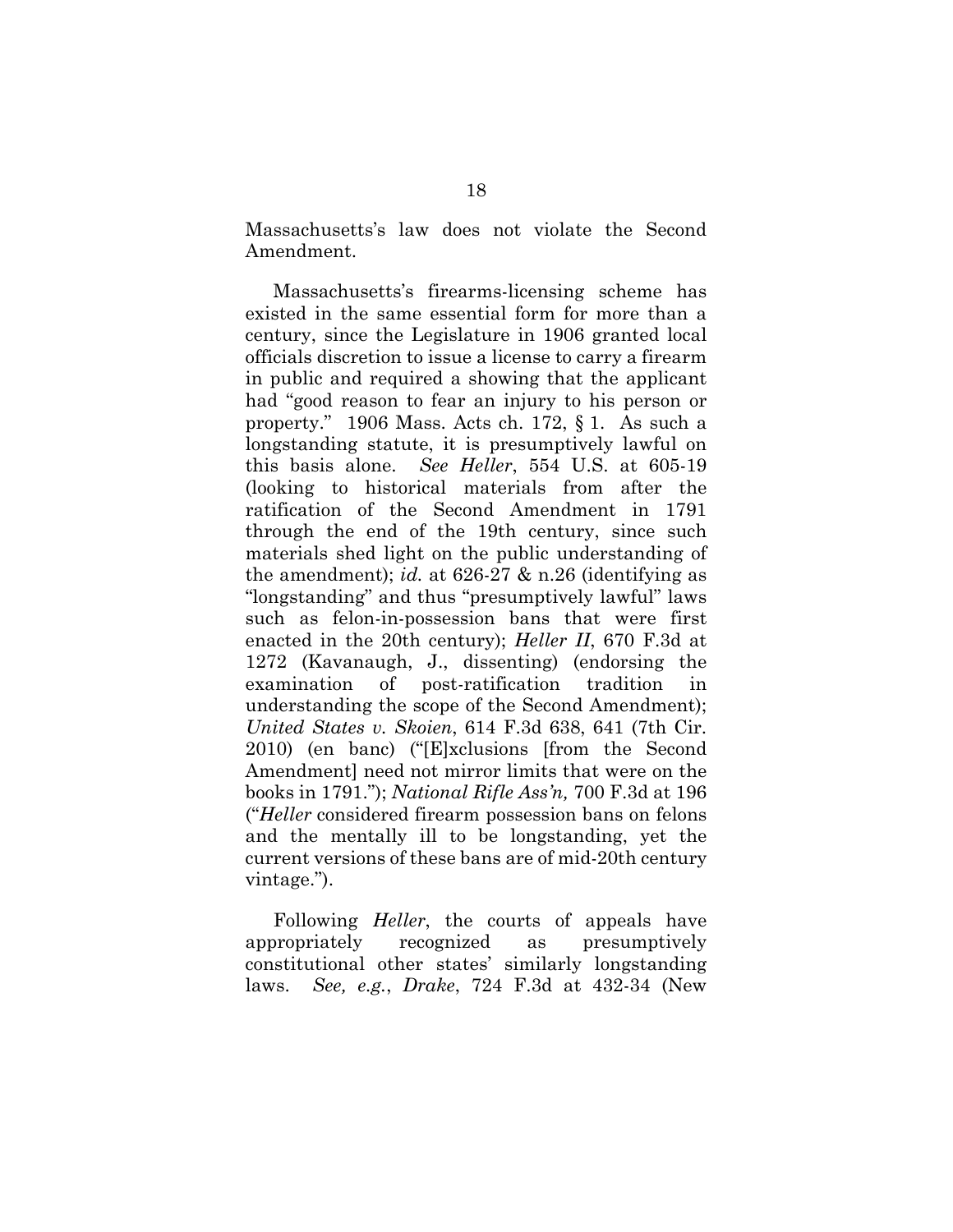Jersey's "justifiable need" standard for obtaining license to carry in public is "longstanding" and thus "presumptively lawful" since it dates back to 1924); *Kachalsky*, 701 F.3d at 90 n.11 ("New York's proper cause requirement is similarly 'longstanding'—it has been the law in New York since 1913."); *Heller II*, 670 F.3d at 1253-54 (handgun registration laws are presumptively lawful, citing state laws from 1910s and later; regulation "is longstanding in American law, accepted for a century in diverse states and cities and now applicable to more than one fourth of the Nation by population").5

But Massachusetts's regulation of carrying firearms in public goes back even further than the licensing scheme enacted in 1906. Throughout the 18th and 19th centuries, a person could be fined, required to post a bond, arrested, or imprisoned for carrying a firearm in public, bringing a loaded weapon into a house or building in Boston, or engaging in unauthorized parading or assembling with others in public with arms. *See, e.g.*, *supra* at 2-3 (discussing 1692 Mass. Laws ch. 18, § 6; 1795 Mass. Laws ch. 2; and 1836 Mass. Laws ch. 134, §§ 6, 16); Act of May 28, 1746, ch. X, Acts and Laws of Mass. Bay, p. 208 (prohibiting "discharg[ing] any Gun or Pistol charged with Shot or Ball in the Town of *Boston*"); An Act in

 <sup>5</sup> Eight states beyond Massachusetts—collectively representing over a quarter of the nation's population—have similar "may issue" licensing laws. Michael Siegel *et al.*, *Easiness of Legal Access to Concealed Firearm Permits & Homicide Rates in the United States*, 107 Am. J. Pub. Health 1923, 1924 tbl.1 (2017) (identifying "may issue" states), https://tinyurl.com/y38hxsru; *see also* U.S. Census Bureau, 2018 National and State Population Estimates (Dec. 19, 2018), https://tinyurl.com/y5tza5zs.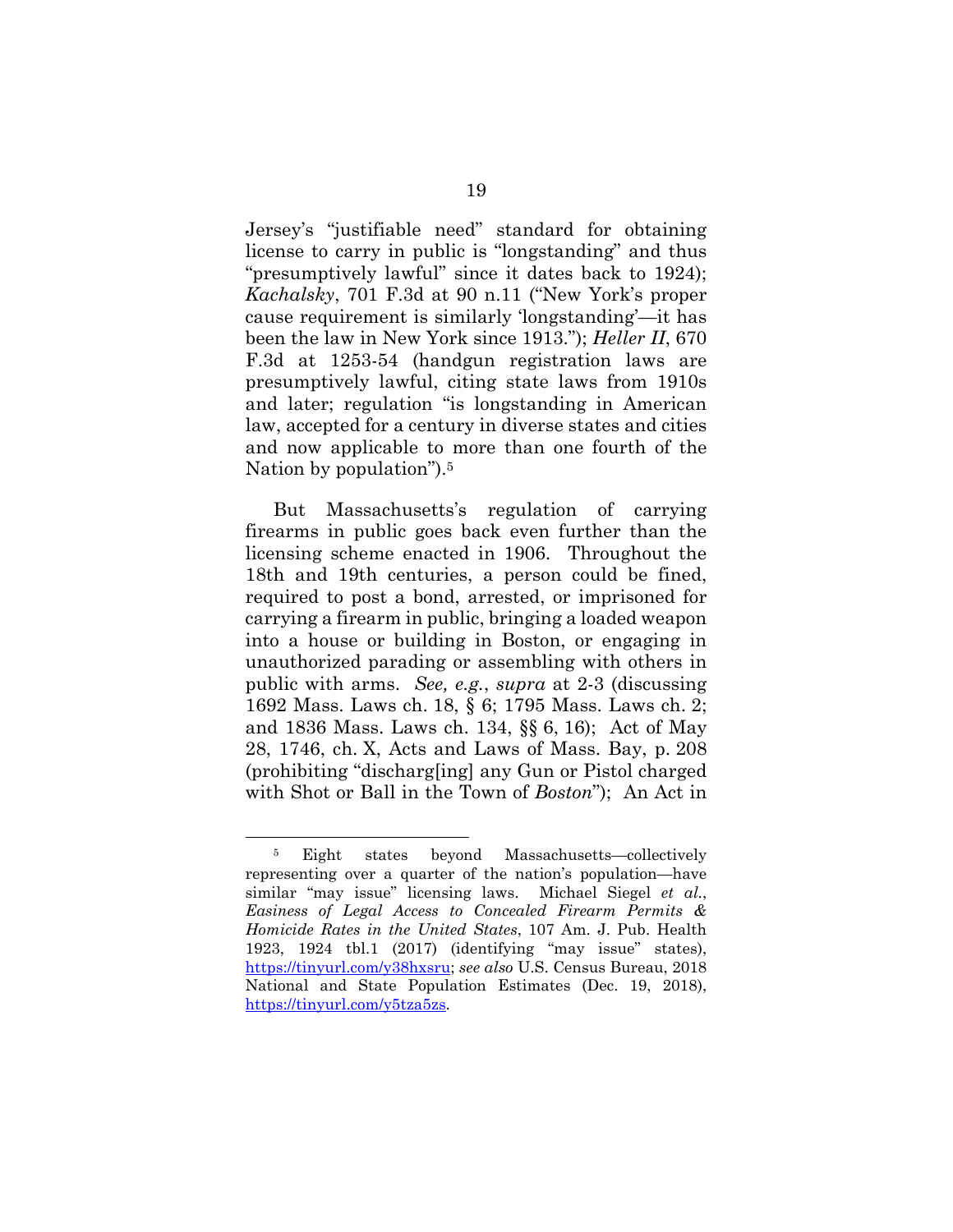Addition to the several Acts already made for the prudent Storage of Gun-Powder within the Town of *Boston,* ch. XIII, 1783 Mass. Acts pp. 218-219 (imposing fine on "any Person" who "shall take into any Dwelling-House, Stable, Barn, Out-house, Warehouse, Store, Shop, or other Building, within the Town of *Boston*, any . . . Fire-Arm, loaded with, or having Gun-Powder").

These and similar laws in Massachusetts coexisted with a provision in the 1780 Massachusetts Constitution that "[t]he people have a right to keep and to bear arms for the common defence," Mass. Const. Pt. I, Art. XVII, which this Court in *Heller* identified as a close analogue and predecessor to the Second Amendment, 554 U.S. at 601-02. *See Commonwealth v. Murphy*, 44 N.E. 138, 138 (Mass. 1896) (defendant's conviction for unauthorized parading with firearms in public, in violation of Mass. St. 1893, ch. 367, § 124, did not violate state constitutional right to keep and bear arms); Saul Cornell & Nathan DeDino, *A Well Regulated Right: The Early American Origins of Gun Control*, 73 Fordham L. Rev. 487, 506-12 (2004) (describing early Massachusetts laws regulating firearms).

The historical distinction between a robust right to keep and carry arms in the home and the close regulation of carrying arms in public accords with the home's privileged place in the law. At common law, individuals had a near-absolute right to self-defense in the home, and were even permitted to use lethal force if necessary, under the "castle" doctrine. *See, e.g.*, *People v. Tomlins*, 107 N.E. 496, 497 (N.Y. 1913) (Cardozo, J.) ("It is not now and never has been the law that a man assailed in his own dwelling is bound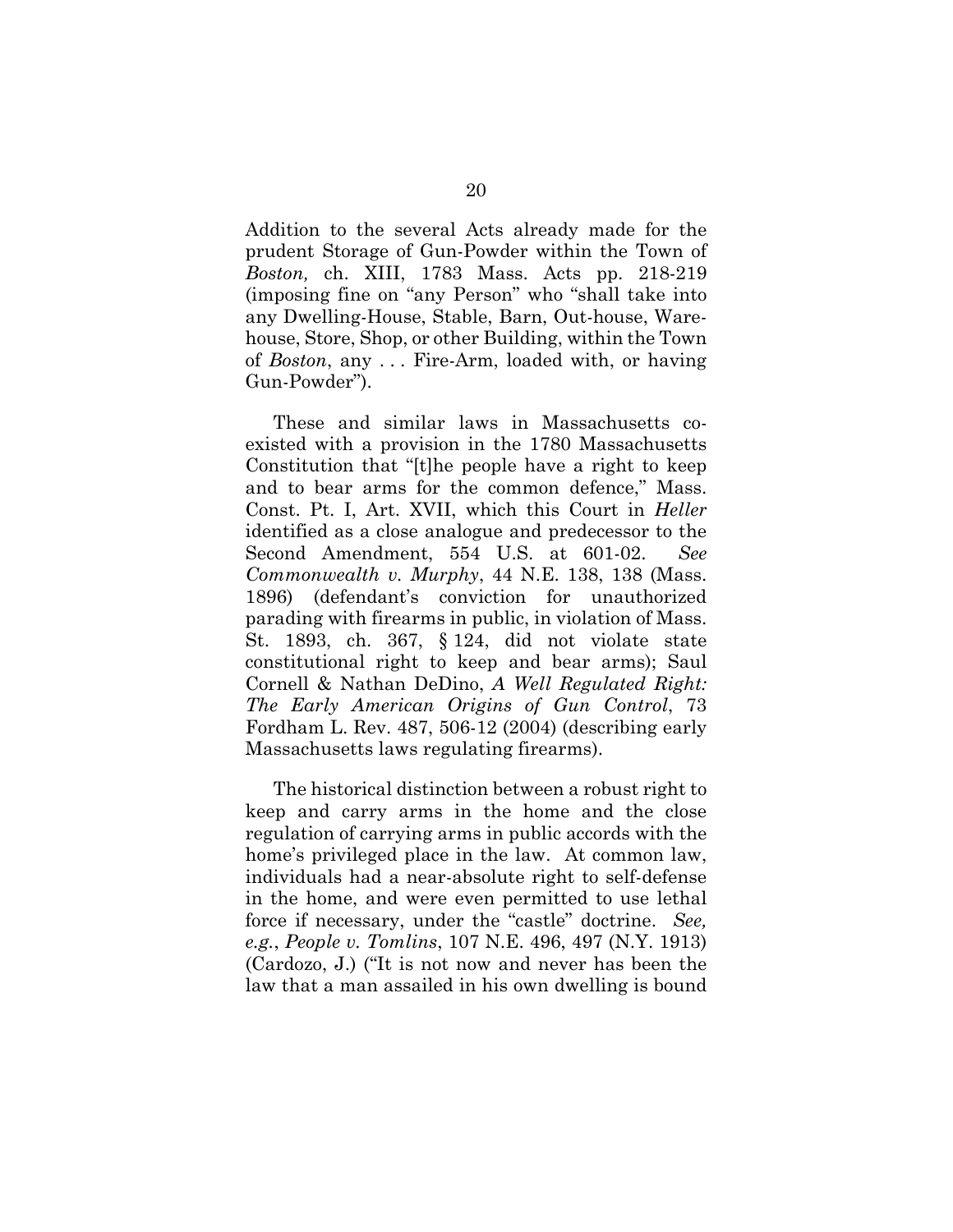to retreat."). In contrast, individuals had a duty to retreat—"to the wall" if possible—when confronted with aggression outside the home. *Compare Allen v. United States*, 164 U.S. 492, 497-98 (1896) (affirming jury instruction that homicide defendant had duty to retreat "as far as he can" before killing assailant outside the home), *with Beard v. United States*, 158 U.S. 550, 559-60 (1895) (defendant had no duty to retreat while on the premises of his house).6

Citizens in Massachusetts thus have never enjoyed the near-unfettered right to carry firearms in public that petitioners seek here—and have no such absolute right under the Second Amendment. As *Heller* itself stated, the Second Amendment "codified a *pre-existing* right," 554 U.S. at 592 (emphasis in original), which would have included the common-law understanding of, and exceptions to, the right. *Id.* at 592-95, 626-27. "Constitutional rights are enshrined with the scope they were understood to have when the people adopted them[.]" *Id.* at 634-35; *see, e.g.*, *Kachalsky*,

 <sup>6</sup> The home is also a special place in other aspects of constitutional jurisprudence. *See Carey v. Brown*, 447 U.S. 455, 471 (1980) ("The State's interest in protecting the well-being, tranquility, and privacy of the home is certainly of the highest order in a free and civilized society."); *United States v. Orito*, 413 U.S. 139, 142 (1973) (noting that "[t]he Constitution extends special safeguards to the privacy of the home" and collecting cases). Some constitutional guarantees, like the Third and Fourth Amendments, refer explicitly to the home. And the Fourth Amendment's protection against unreasonable searches and seizures, for example, provides heightened protection in the home. *See, e.g.*, *Collins v. Virginia*, 138 S. Ct. 1663, 1669-73 (2018) (declining to extend automobile exception to the warrant requirement to the curtilage of the home, because doing so would "undervalue the core Fourth Amendment protection afforded to the home").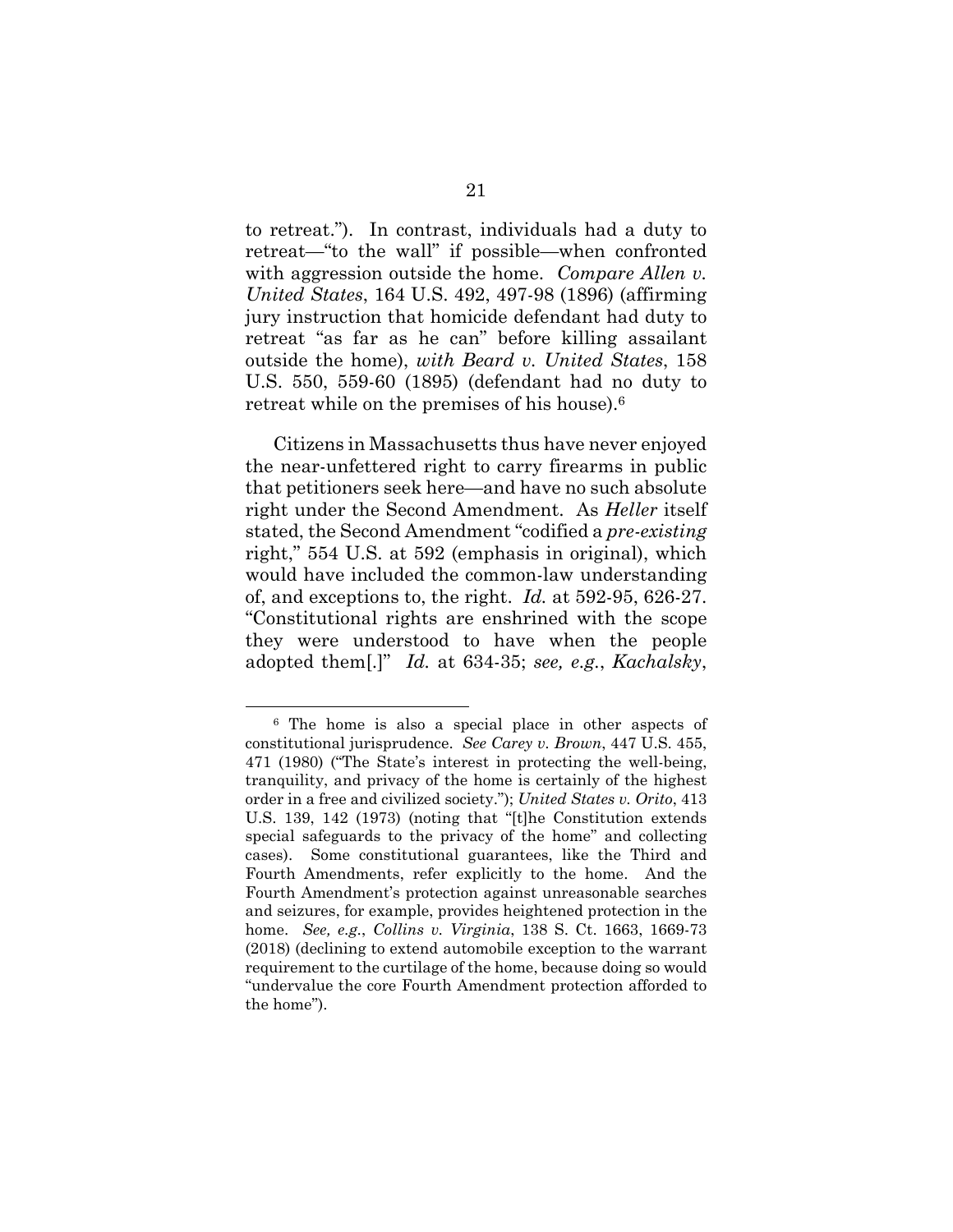701 F.3d at 96 (noting the "historical prevalence of the regulation of firearms in public" in concluding that New York's "proper cause" requirement is constitutional).

Accordingly, because Massachusetts has licensed public carrying of firearms in the same way since 1906, and has closely regulated public carrying since before the Founding, the licensing statute is part of a "longstanding" tradition of regulation that is consistent with the Second Amendment.

### **B. The Licensing Regime Also Satisfies Intermediate Scrutiny.**

The court below correctly concluded that, insofar as the challenged licensing regime burdened rights protected by the Second Amendment, it was subject to intermediate scrutiny and met that standard. Pet. App. 22a-36a.

First, the court correctly concluded that intermediate scrutiny should apply, because the statute as implemented by the licensing authorities does not burden "the right of law-abiding, responsible citizens to use arms in defense of hearth and home," which the Second Amendment "elevates above all other interests," *Heller*, 554 U.S. at 635. Pet. App. 22a-28a. The law places no burden on the rights of license holders to keep and carry a firearm for selfdefense in the home, where "the need for defense of self, family, and property is most acute." *Heller*, 554 U.S. at 628. Even outside the home, where the right of individual self-defense was historically more limited and public-safety interests become more salient, *see Masciandaro*, 638 F.3d at 470, the law does not ban carriage of firearms for self-defense.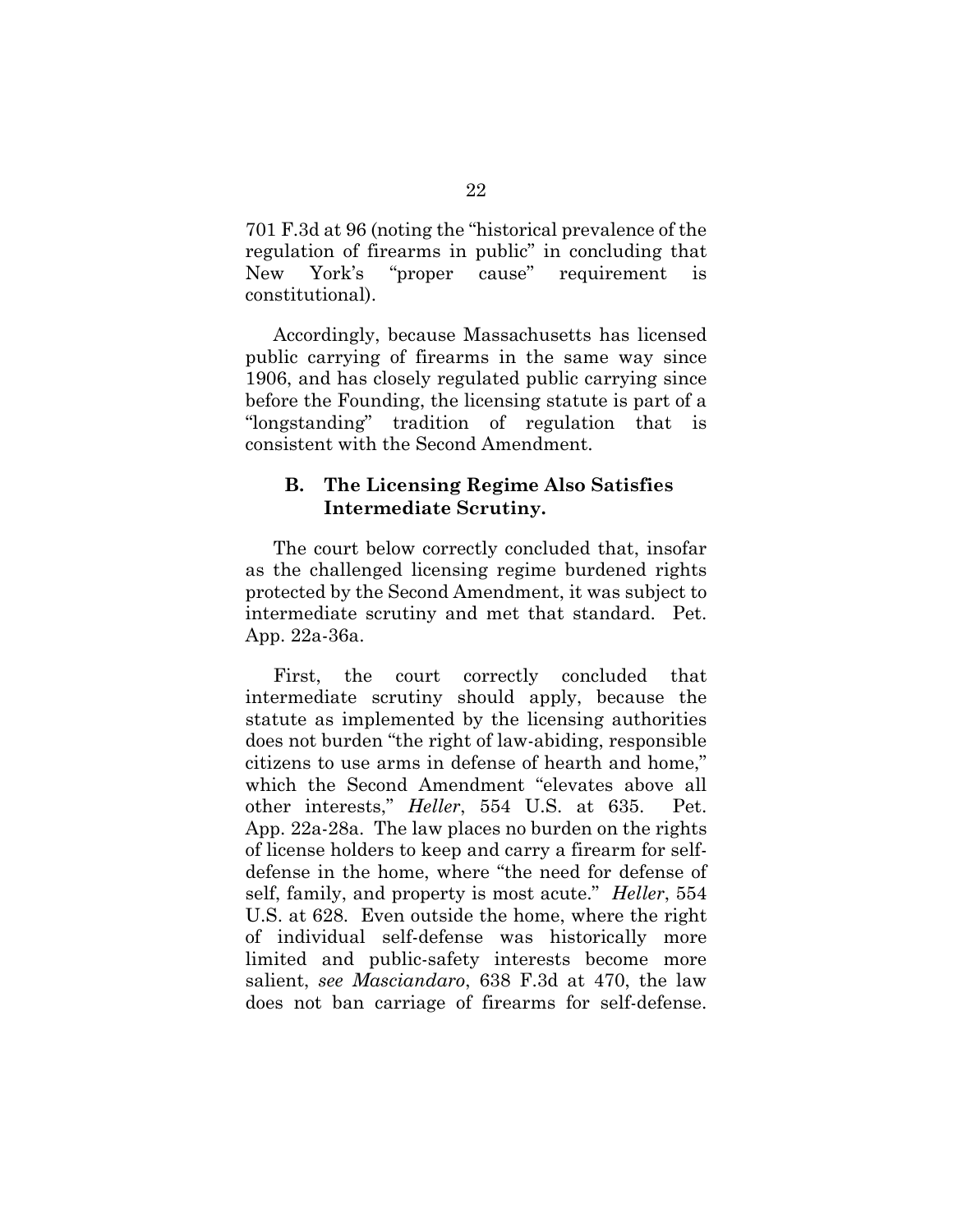Rather, as implemented by the licensing authorities, it requires applicants to show a specific "good reason to fear injury" to obtain an unrestricted license to carry a firearm in public. Pet. App. 9a-10a; *see* Mass. Gen. Laws ch. 140, § 131(d); *Kachalsky*, 701 F.3d at 98 (noting similar features of New York's "proper cause" requirement and finding them "oriented to the Second Amendment's protections" for self-defense). Applicants who cannot make such a showing, like petitioners, can and do still obtain licenses to carry firearms in public for specific purposes. Pet. App. 9a-10a. In these circumstances, intermediate scrutiny is warranted, as it "appropriately places the burden on the government to justify its restrictions, while also giving governments considerable flexibility to regulate gun safety." *Bonidy*, 790 F.3d at 1126; *accord Masciandaro*, 638 F.3d at 471; *see also Ezell*, 651 F.3d at 706-08 (borrowing from this Court's free-speech and election-law cases in adopting a tiers-of-scrutiny approach to the Second Amendment, applying intermediate or strict scrutiny depending on whether the law burdens the core of the constitutional right, and the severity of the burden).

Second, applying intermediate scrutiny, the First Circuit correctly found the requisite fit "between the restrictions imposed on the public carriage of firearms and the indisputable governmental interests in public safety and crime prevention." Pet. App. 31a. As the court observed, the purpose of the licensing statute is "to promote public safety and to prevent crime," and "to prevent the temptation and the ability to use firearms to inflict harm, be it negligently or intentionally, on another or on oneself." Pet. App. 28a (citing *Chardin v. Police Comm'r of Boston*, 989 N.E.2d 392, 403 (Mass. 2013); *Commonwealth v. Seay*,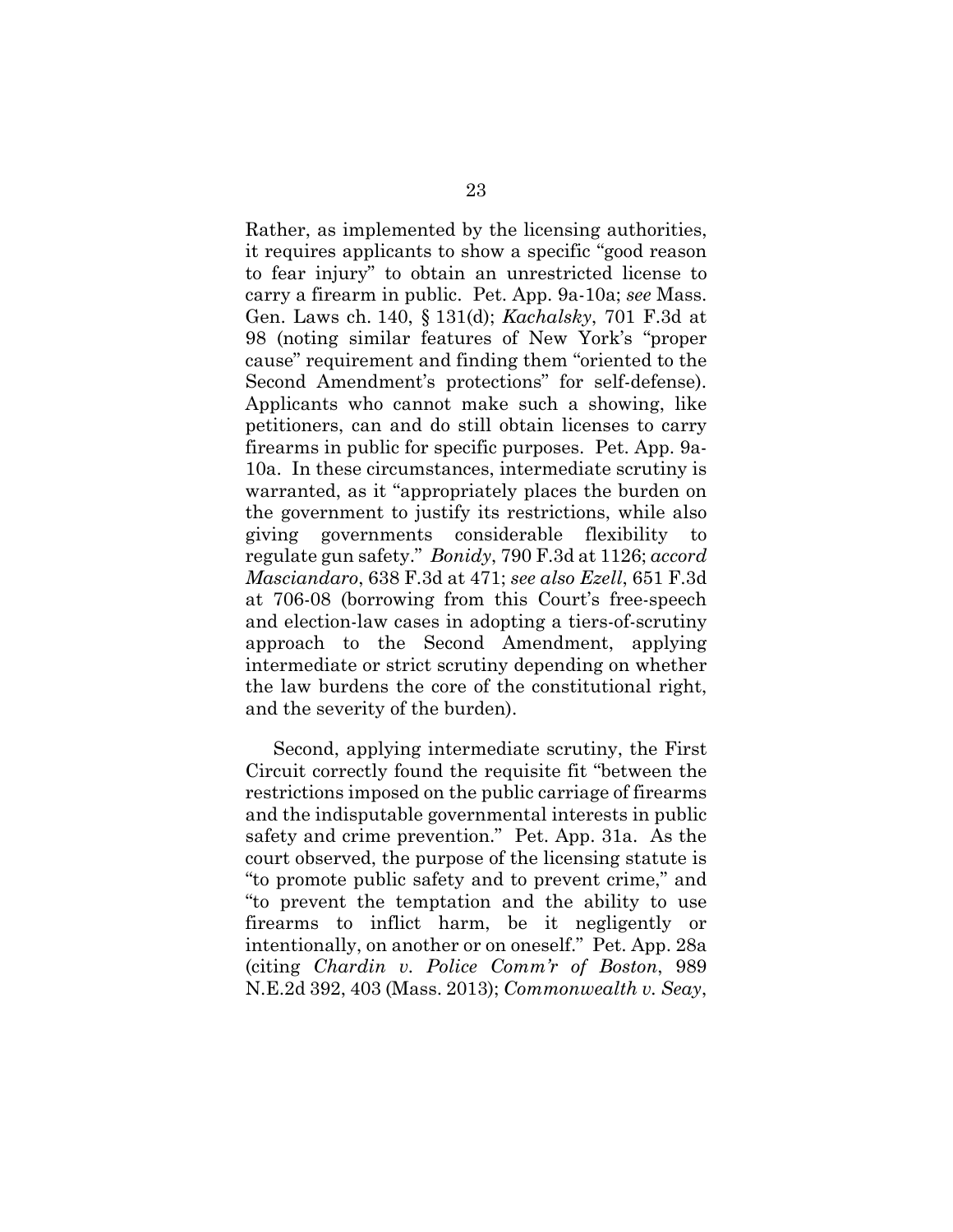383 N.E.2d 828, 833 (Mass. 1978); and *Commonwealth v. Lee*, 409 N.E.2d 1311, 1315 (Mass. App. Ct. 1980)). And there can be no doubt that Massachusetts has important, indeed compelling, interests in public safety and crime prevention. *See Hodel v. Virginia Surface Min. & Reclamation Ass'n*, 452 U.S. 264, 300 (1981) ("Protection of the health and safety of the public is a paramount governmental interest[.]"); *see also United States v. Salerno*, 481 U.S. 739, 750 (1987) (state's interest in preventing crime is "compelling").

In assessing the "fit" between these ends and the challenged licensing regime under intermediate scrutiny, this Court's decisions require "a fit that is not necessarily perfect, but reasonable; that represents not necessarily the single best disposition but one whose scope is in proportion to the interest served." *Board of Trustees of State Univ. of N.Y. v. Fox*, 492 U.S. 469, 480 (1989) (citations and internal quotation marks omitted). A court must also "accord substantial deference to the predictive judgments" of the legislature. *Turner Broad. Sys., Inc. v. FCC*, 520 U.S. 180, 195 (1997) ("*Turner II*"). States may not rely on "mere speculation or conjecture," *Edenfied v. Fane*, 507 U.S. 761, 770-71 (1993), but may justify restrictions based on empirical evidence, "studies and anecdotes pertaining to different locales," and "history, consensus, and 'simple common sense.'" *Florida Bar v. Went for It, Inc.*, 515 U.S. 618, 628 (1995) (quoting *Burson v. Freeman*, 504 U.S. 191, 211 (1992)). Courts' obligation is "'to assure that, in formulating its judgments, [the legislature] has drawn reasonable inferences based on substantial evidence.'" *Turner II*, 520 U.S. at 195 (quoting *Turner Broad. Sys., Inc. v. FCC*, 512 U.S. 622, 666 (1994)).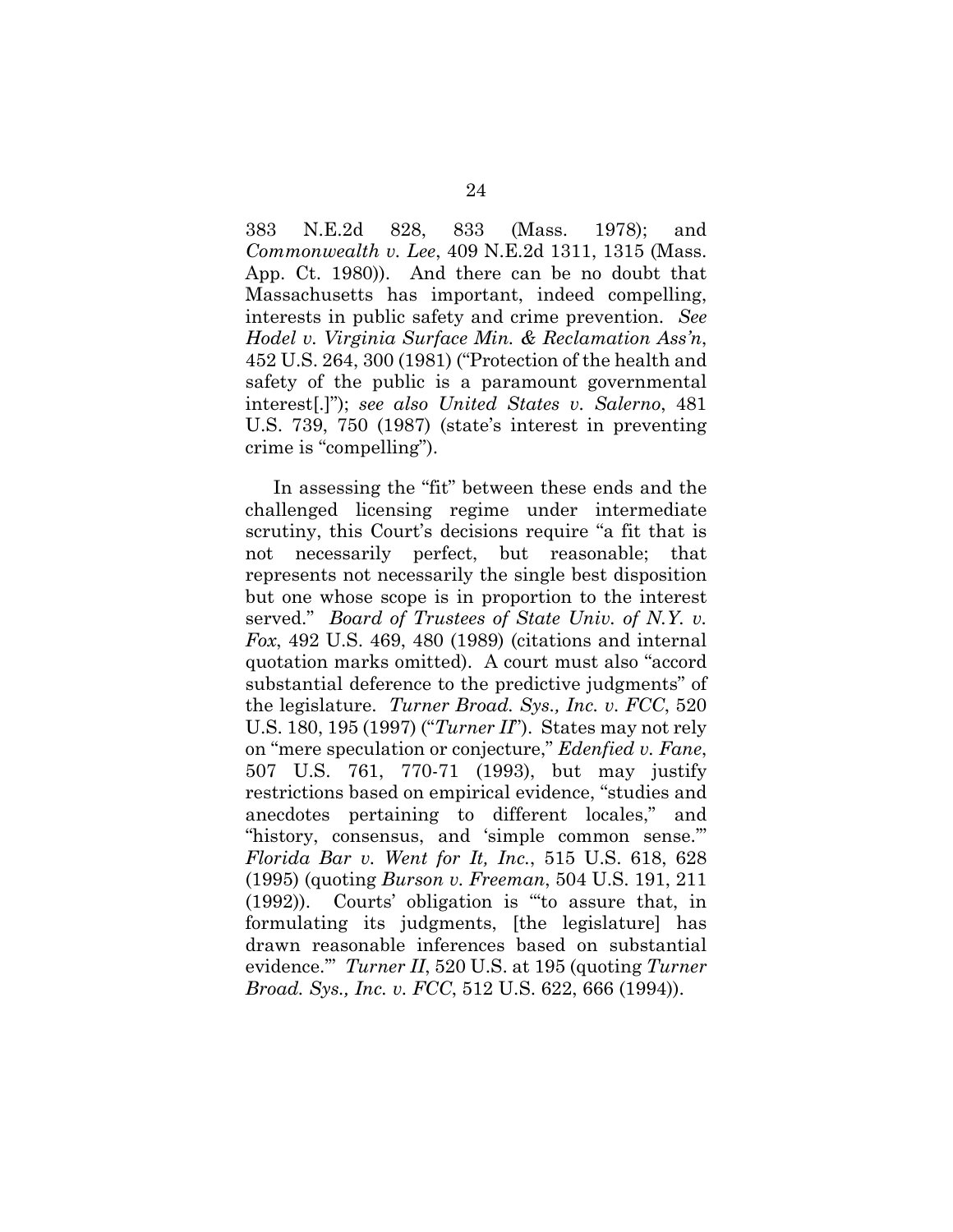Here, to achieve its compelling public-safety and crime-prevention purposes, Massachusetts's statute provides that public-carry licenses for firearms may be issued to applicants who have "good reason to fear injury to the applicant or the applicant's property or for any other reason, including the carrying of firearms for use in sport or target practice only." Mass. Gen. Laws ch. 140, § 131(d). As implemented by the challenged licensing authorities, the regime is far from a categorical ban on public carry of firearms (and, further, exempts rifles and shotguns from the requirement to obtain such a license, *see supra* at 3- 4). Petitioners themselves were each issued a license to carry their firearms in public, for particular purposes, including hunting, target shooting, and employment. Pet. App. 9a-10a. More generally, in Boston, from January 2015 through July 2017, 43% of the 3,684 licenses issued were wholly unrestricted, while 57% were issued for particular activities. *Id.* at 48a. In Brookline, during the same period, 35.6% of the 191 licenses issued were wholly unrestricted. *Id.* at 44a-45a.

Empirical evidence strongly supports the efficacy of Massachusetts's public-carry licensing regime in serving its public-safety and crime-prevention interests. Massachusetts consistently has the lowest or near the lowest rate of gun-related deaths among the 50 states annually. *See* Centers for Disease Control & Prevention, National Center for Health Statistics, Firearm Mortality by State (2017).7 And research bears out that "may issue" states like Massachusetts, which vest licensing authorities with discretion in issuing licenses, experience less violent

 <sup>7</sup> https://tinyurl.com/y9h9zdr2.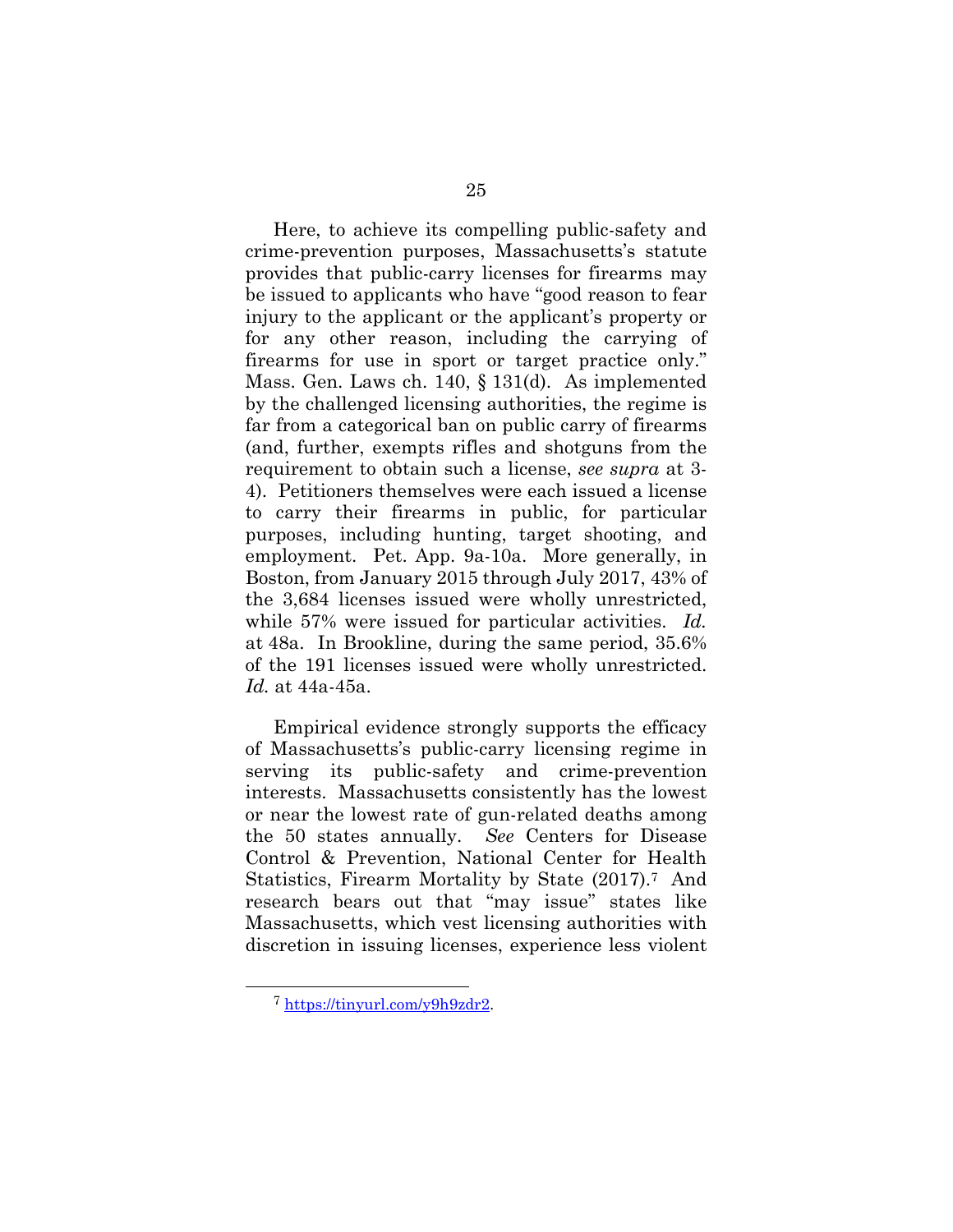crime as compared to "shall issue" states, where the government must issue a license provided the applicant is not a prohibited person. Siegel, *supra* note 5, at 1923-29 (examining data spanning 1991 to 2015 and finding statistically significant differences in total homicide rates, firearm homicide rates, and handgun homicide rates); *see also, e.g.*, Cassandra K. Crifasi *et al.*, *Association Between Firearm Laws & Homicide in Urban Counties*, J. Urban Health (May 21, 2018) (concluding that licensing requirement for firearms was associated with a 14% decrease in firearm homicide in large, urban counties); John Donohue *et al.*, *Right-to-Carry Laws & Violent Crime: A Comprehensive Assessment Using Panel Data & A State-Level Synthetic Controls Analysis* 3, 42 (Nat'l Bureau of Econ. Research, Working Paper No. 23510) (Oct. 9, 2018) (concluding that adoption of shall-issue laws resulted in a statistically significant 13-15% increase in violent crime in the 10 years after adoption, and that "[t]here is not even the slightest hint in the data that [shall-issue] laws reduce violent crime").8

Courts evaluating cognate laws have recognized the broad empirical support for the laws' salutary effects on public safety and crime prevention. *See, e.g.*, *Peruta*, 824 F.3d at 944 (Graber, J., concurring) ("Several studies suggest that 'the clear majority of states' that enact laws broadly allowing concealed carrying of firearms in public 'experience *increases* in violent crime, murder, and robbery when [those] laws are adopted.'" (citations omitted; emphasis in original)); *Woollard*, 712 F.3d at 879-80 (relying in part on empirical evidence that Maryland's law

 <sup>8</sup> http://www.nber.org/papers/w23510.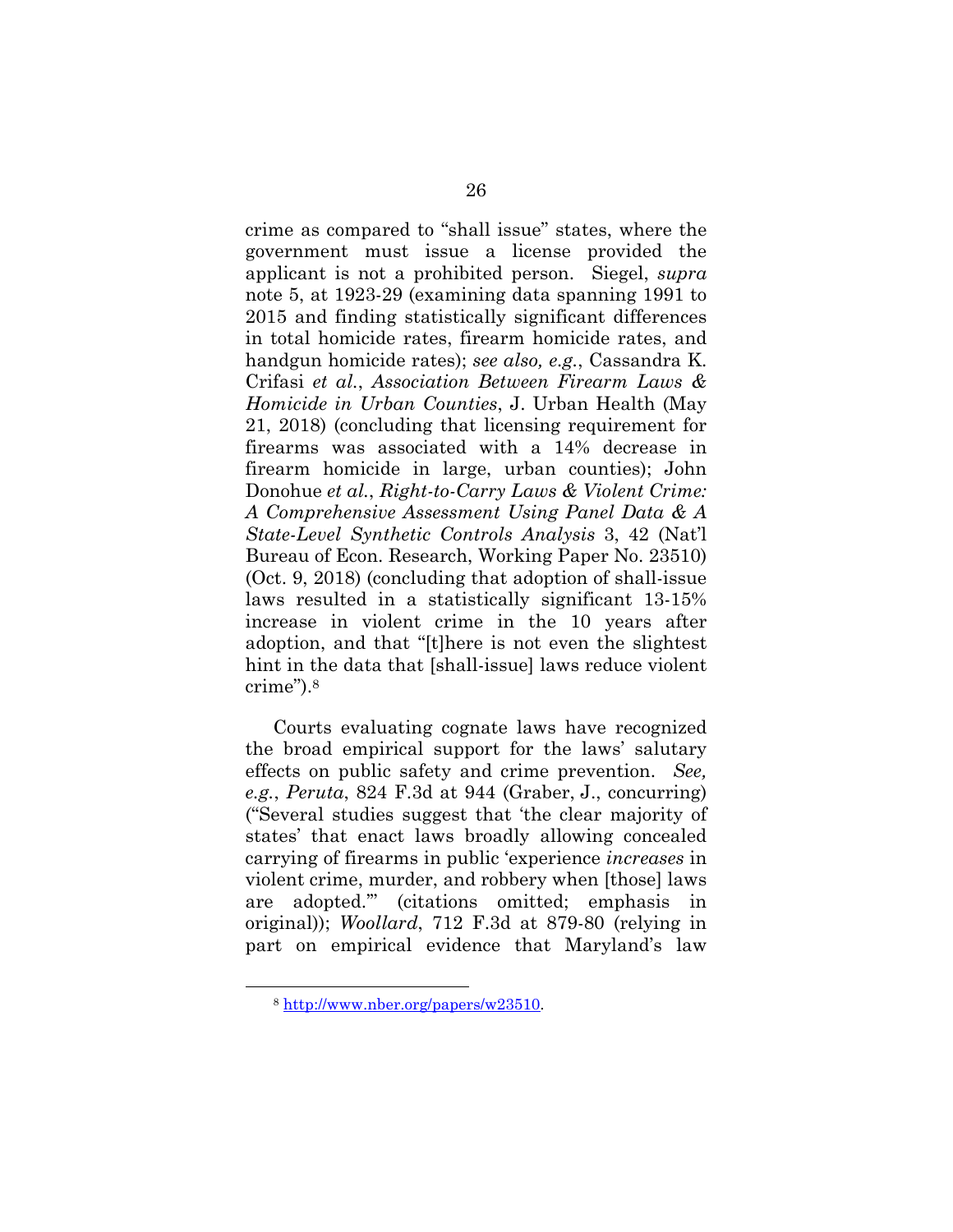decreased the availability of handguns to criminals via theft; reduced the likelihood that confrontations between individuals turn deadly; curtailed the presence of handguns during routine police-citizen encounters; reduced the number of "handgun sightings" that must be investigated by police; and facilitated the identification of those persons carrying handguns who pose a menace); *Kachalsky*, 701 F.3d at 99 (noting "studies and data demonstrating that widespread access to handguns in public increases the likelihood that felonies will result in death and fundamentally alters the safety and character of public spaces"); *Skoien*, 614 F.3d at 642 ("[G]uns are about five times more deadly than knives, given that an attack with some kind of weapon has occurred." (citing Franklin E. Zimring, *Firearms, Violence, and the Potential Impact of Firearms Control*, 32 J.L. Med. & Ethics 34 (2004) (collecting studies))).

Other evidence shows that regulating public carriage of handguns can prevent crimes by, and against, law-abiding licensed citizens. "Nationwide, since May 2007, concealed-carry permit holders" with no prior criminal record "have shot and killed at least 17 law enforcement officers and more than 800 private citizens[.]" *Peruta*, 824 F.3d at 943 (Graber, J., concurring). Moreover, handguns are often stolen and used against the carrier or to commit other crimes; "criminals often target victims '*precisely because* they possess handguns.'" *Woollard*, 712 F.3d at 879 (emphasis in original).9 Lawful gun owners are more

 <sup>9</sup> Every year, hundreds of thousands of guns are stolen from their lawful owners. *See, e.g.*, U.S. Dep't of Justice, Bureau of Justice Statistics, *Firearms Stolen During Household Burglaries and Other Property Crimes, 2005-2010* (Nov. 2012) (reporting that 1.4 million guns, or an annual average of 232,400, were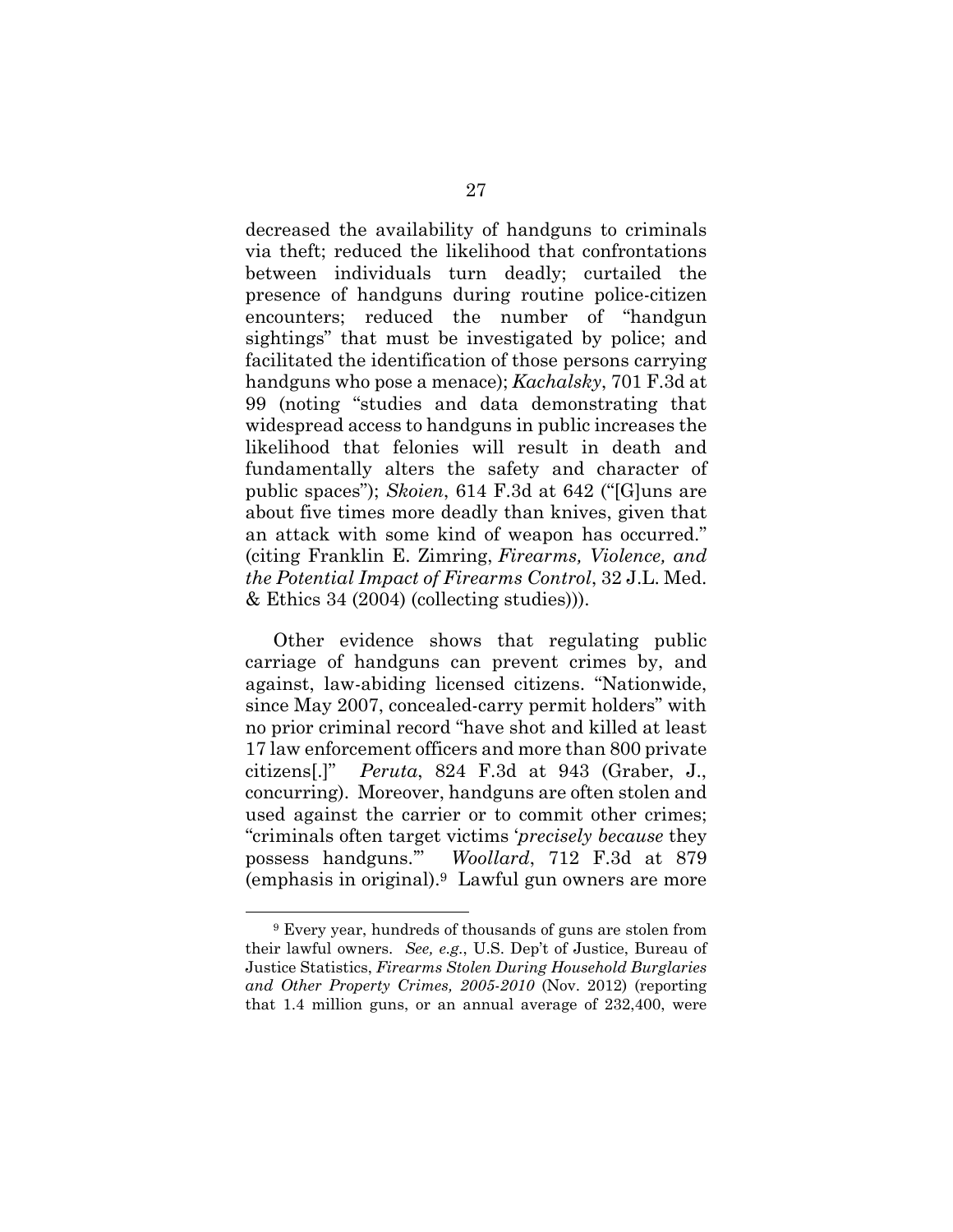likely to be the *victims* of gun violence when they carry their weapons in public. *See* Charles C. Branas *et al.*, *Investigating the Link Between Gun Possession and Gun Assault*, 99 Amer. J. Pub. Health 2034 (2009) (finding Philadelphia residents were 4.46 times more likely to be shot during an assault if they were carrying a gun, and 5.45 times more likely if they had a chance to resist). And a law-abiding citizen using a firearm in lawful self-defense against an attacker may miss and hit an innocent bystander. Even New York City police officers had an average "hit rate" of only 18% during gunfights from 1998 to 2006; at close range, and when the subject did not return fire, the rates increased only to 30-37%. Bernard D. Rostker *et al.*, *Evaluation of the New York City Police Department Firearm Training and Firearm-Discharge Review Process* 14-15 (2008).10

Although petitioners cite studies that they claim undermine the connection between the licensing statute's means and its ends, Pet. 15, at best for petitioners, they have shown that some social scientists may "disagree about the practical effect of modest restrictions on concealed carry of firearms." *Peruta*, 824 F.3d at 944 (Graber, J., concurring). As the First Circuit correctly found, echoing its sister circuits analyzing similar laws and bodies of evidence, "[i]nstitutionally, a legislative body is better equipped

l

stolen during property crimes from 2005-10), https://www.bjs.gov/content/pub/pdf/fshbopc0510.pdf. This is probably a conservative estimate: others estimate that as many as one million guns are stolen in America every year. Ian Ayres & John J. Donohue III, *Shooting Down the "More Guns, Less Crime" Hypothesis*, 55 Stan. L. Rev. 1193, 1205 (2003).

<sup>10</sup> https://tinyurl.com/3olrmac.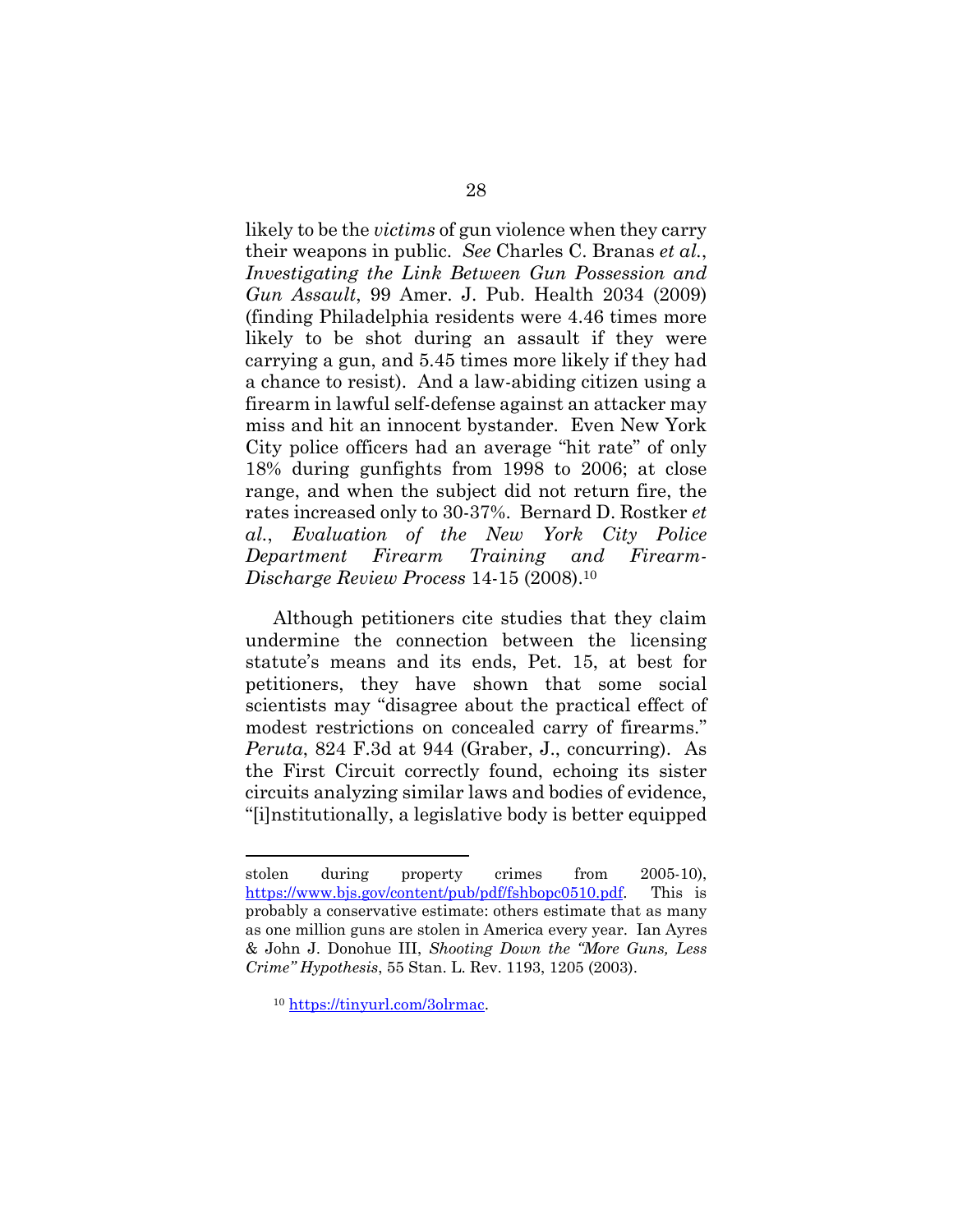than a court to assess the compendium of data" and "make the necessary policy judgments." Pet. App. 34a-35a. And ultimately, evidence of "considerable force" supports the efficacy of Massachusetts's law in serving its public-safety and crime-prevention objectives. *Id.* at 35a-36a; *accord Kachalsky*, 701 F.3d at 99; *Drake*, 724 F.3d at 439; *Woollard*, 712 F.3d at 876-82.

In sum, the First Circuit correctly recognized that Massachusetts's longstanding public-carry licensing regime is constitutional, including as implemented by the licensing authorities here. The law has existed in its current form for more than a century and in some form since before the Founding. It takes "a measured approach," "neither ban[ning] public handgun carrying nor allow[ing] public carrying by all firearm owners," instead "[leaving] room for public carrying by those citizens who can demonstrate good reason to do so." Pet. App. 36a (internal quotation marks omitted). And it manifestly serves the Commonwealth's compelling interests in protecting the public. *Id.*